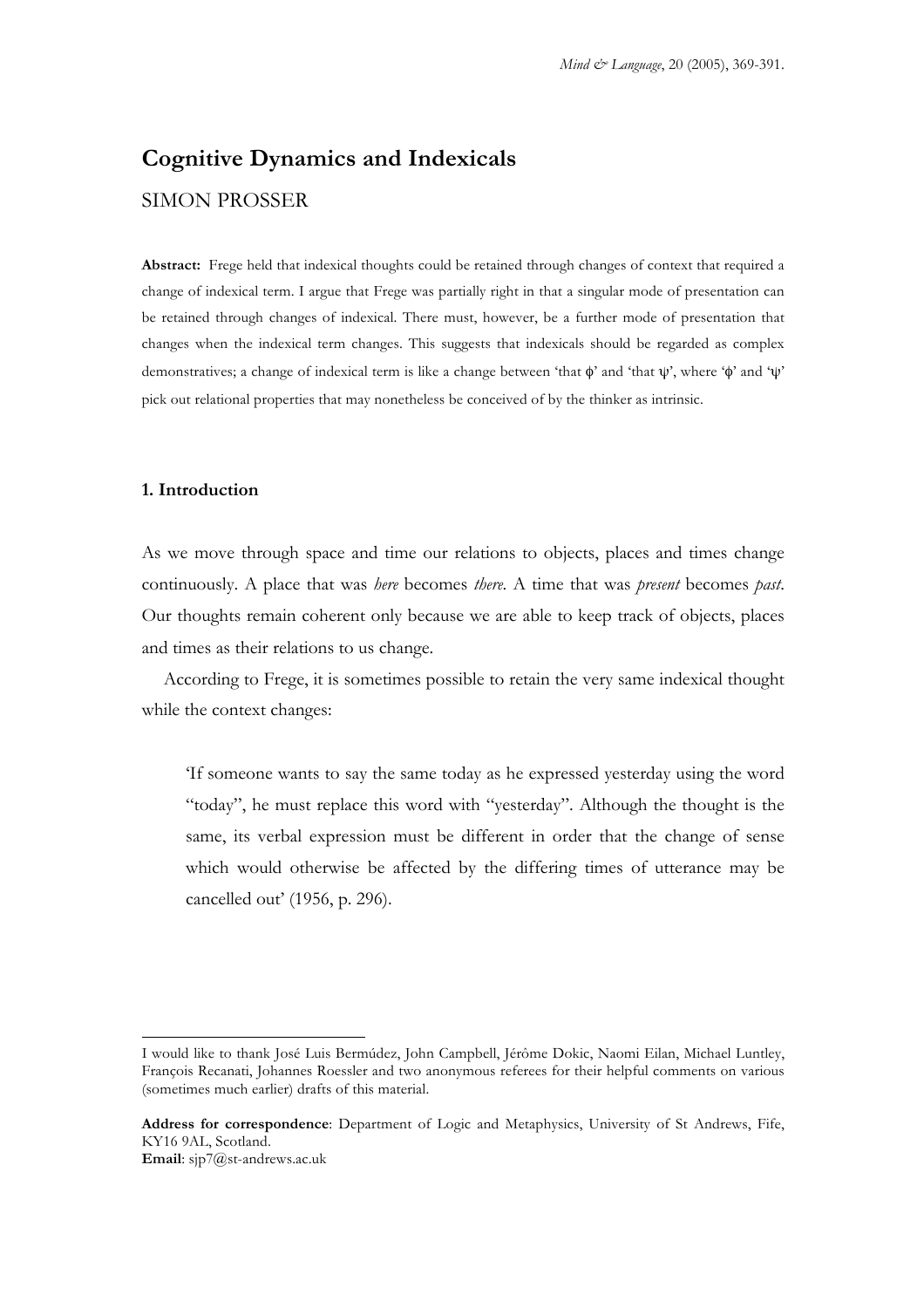Frege explicitly extended this claim to transitions between 'here' and 'there' and presumably would have said the same about a transition between any two co-referring indexical terms insofar as the reference was kept track of through the change of context.

Gareth Evans took up Frege's theme, arguing for the existence of *dynamic thoughts*:

'Frege's idea is that being in the same epistemic state may require different things of us at different times; the changing circumstances force us to change in order to keep hold of a constant reference and a constant thought - we must run to keep still' (1985, p. 308).<sup>1</sup>

Frege and Evans advocated what I shall call the *strong dynamic view*, according to which the very same thought can be retained through a change of indexicals. This can be distinguished from the *weak dynamic view*, according to which tokens of different indexical terms can express a common thought component but sentences containing them can never express the same complete thought. In this paper I shall argue that either the weak or strong dynamic view is correct. Which one of the two is correct depends, however, on the details of the account of indexicals adopted. This, in turn, depends on the account of complex demonstratives (noun phrases of the form 'that  $\phi$ ') adopted because, as I shall argue, the dynamic view requires an account of indexical thoughts according to which indexical terms are best thought of as complex demonstratives masquerading as unstructured terms. Indexicals differ from other complex demonstratives only in respect of the property picked out by the nominal term (the ' $\phi$ ' component in 'that  $\phi$ ').

My argument proceeds as follows. Firstly I argue that some version of the dynamic view is required in order to explain why predications tend to be retained through changes of context. Secondly, however, I argue that the Frege-Evans view cannot be accepted without qualification because it fails to account for the systematic psychological differences associated with different indexicals; an objection that has been surprisingly neglected by its advocates. I then develop an account of indexical thought that reconciles these claims. Some preliminary issues must be dealt with first.

<sup>1</sup> The relevant passage is reproduced in Evans, 1982, pp. 192-196. Like Frege, Evans included 'here', 'there' and other indexicals in his account (Evans, 1985, pp. 310-311).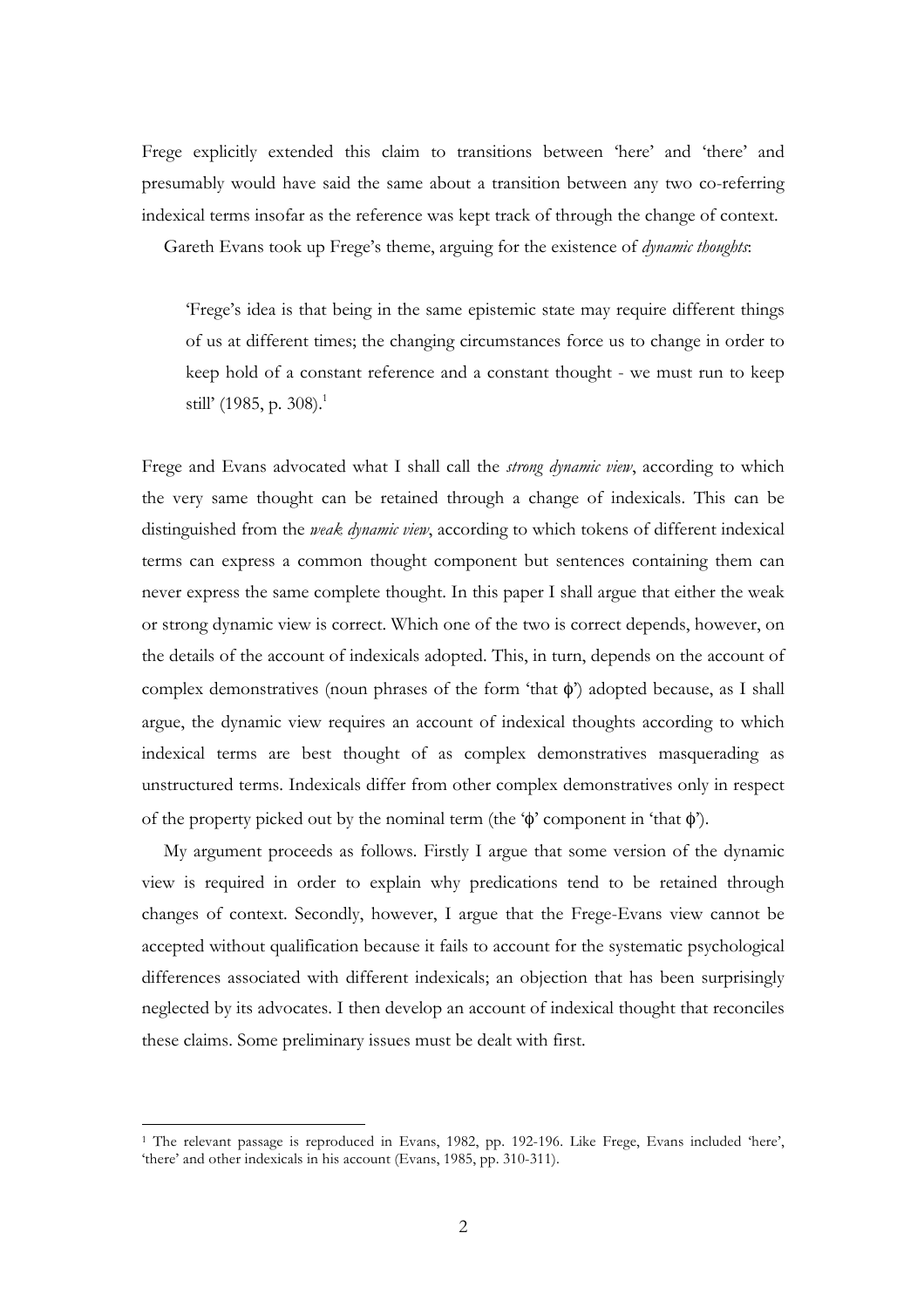# **2. Modes of Presentation**

Frege intended modes of presentation to perform more than one function: they captured cognitive significance, they determined reference and they composed to form thoughts with truth values. Many philosophers now doubt that a single entity can perform all of these functions. Many, for example, reject Frege's single level of content and instead adopt a two-level account (e.g. Kaplan, 1989; Perry, 1977).

I shall, however, use the expression 'mode of presentation' (henceforth MOP) in a way that is intended to be neutral with regard to most of these issues. What is essential to MOPs is that they are individuated in such a way as to make maximum rational sense of the thinking subject. I leave it open what other properties MOPs have, though the arguments to follow may place constraints on this. Given this broad definition, a Fregean mode of presentation counts as a MOP but so, for example, do Kaplan's (1989) notion of *character* (insofar as it is applicable at the level of thought), Perry's (1997) notion of *doxastic character* and Recanati's (1993) notion of a *psychological mode of presentation*. <sup>2</sup> The syntactic difference between symbols in a Language of Thought would also constitute a difference in MOP if that were all that distinguished co-referring symbols.<sup>3</sup> In recent years the word 'concept' has also sometimes been used in the same general way that I am using MOP (Peacocke, 1992; Fodor, 1998).<sup>4</sup>

In section 9 I briefly sketch an account of MOPs to illustrate that there are possible accounts of MOPs consistent with the dynamic view. That account is not, however, essential to the main arguments of the paper.

<sup>2</sup> I discuss the relation between psychological and linguistic MOPs below.

<sup>3</sup> See Fodor, 1998, pp. 15-22 for an explicit use of 'MOP' diverging from Frege's in all but the psychological respect.

<sup>4</sup> Some philosophers (e.g. Stalnaker (1999)) describe propositional attitudes in terms of sets of possible worlds rather than structured propositions. Such views are often held to encounter difficulties in capturing the fineness of grain of psychological states; but see below.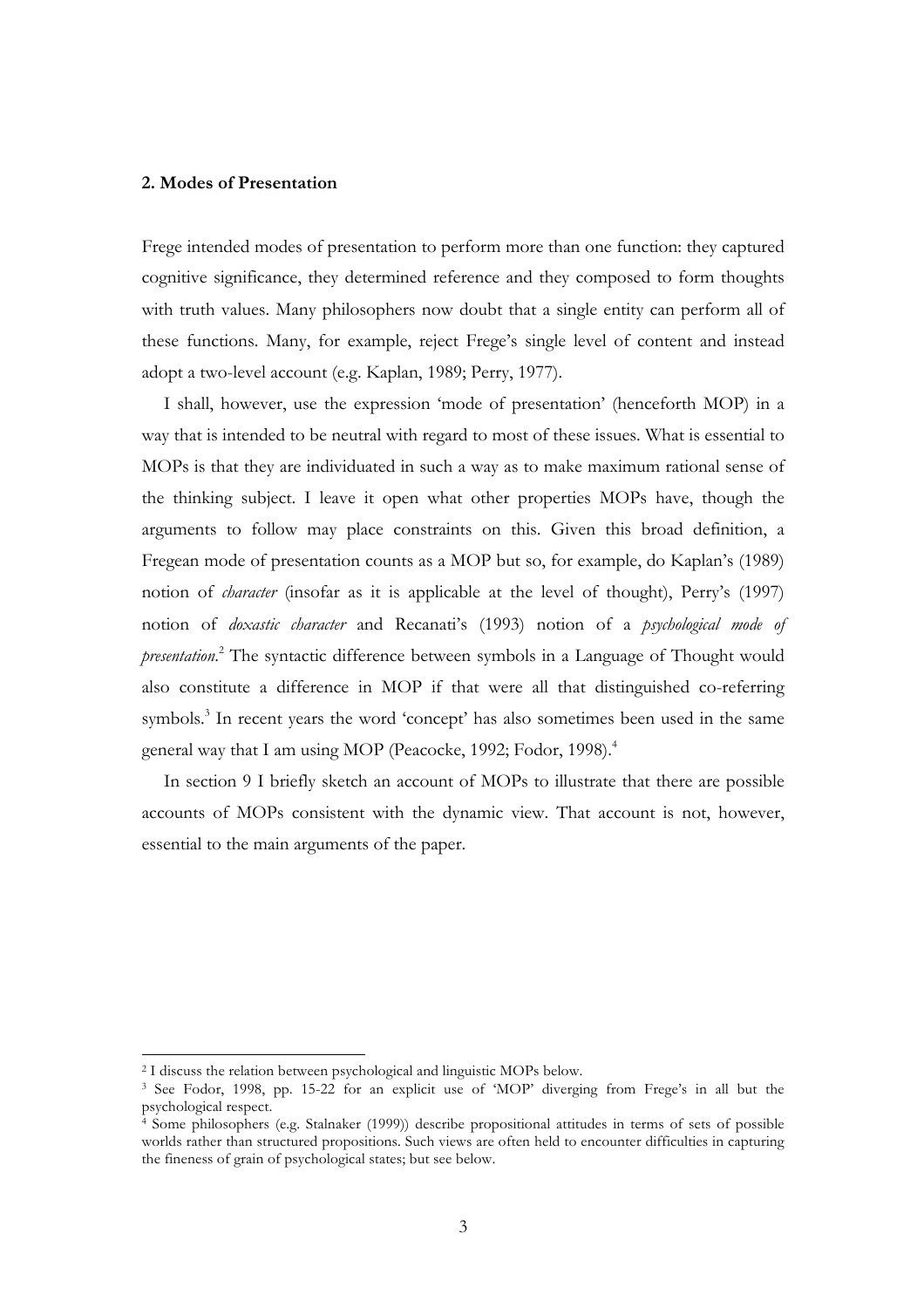#### **3. Perceptual and Non-Perceptual Tracking**

We often use perception to help us keep track of objects and places. By focusing perceptual attention on whatever one is thinking about as one moves relative to it one can engage in temporally extended trains of thought about it. One looks at a particular spot on a featureless hillside and thinks: 'it is foggy there now'. Perhaps if one took one's eye off the place in question one would have no way of re-identifying it. But by using perception to keep track one can walk to the place and think: 'it is not foggy here any more'. The ability to keep track is, of course, fallible; one can find oneself inadvertently thinking about a different place after a period of time because of an unnoticed slip. Fortunately, however, keeping track of something does not require one to be certain that one has kept track of it.

One can also keep track of places and times without perception, albeit in a more limited way. It has been shown, for example, that blindfolded subjects are remarkably precise when attempting to walk to a target up to twenty meters away after first previewing the target in a well-lit environment (see Corlett, 1992; Elliott, 1987; Loomis, Da Silva, Fujita, and Fukusima, 1992; Philbeck and Loomis, 1997; Rieser, Ashmead, Talor, and Youngquist, 1990; Steenhuis and Goodale, 1988 and Thomson, 1983). One can easily verify for oneself that it is possible to retain a sense of where something is relative to oneself in a dark room despite moving around the room at random for a number of seconds. This suggests that one has an ability to keep track of a location over a limited but not insignificant period of time just by compensating for one's own movements. Something similar happens with times; when an event occurs one can judge how long ago it occurred with reasonable, if not perfect, accuracy for some time. A loud bang is heard; five minutes later one can judge that a loud bang occurred about five minutes ago. One can do this even if one perceives nothing but the bang. None of these tracking abilities require the subject to make any conscious calculations or inferences.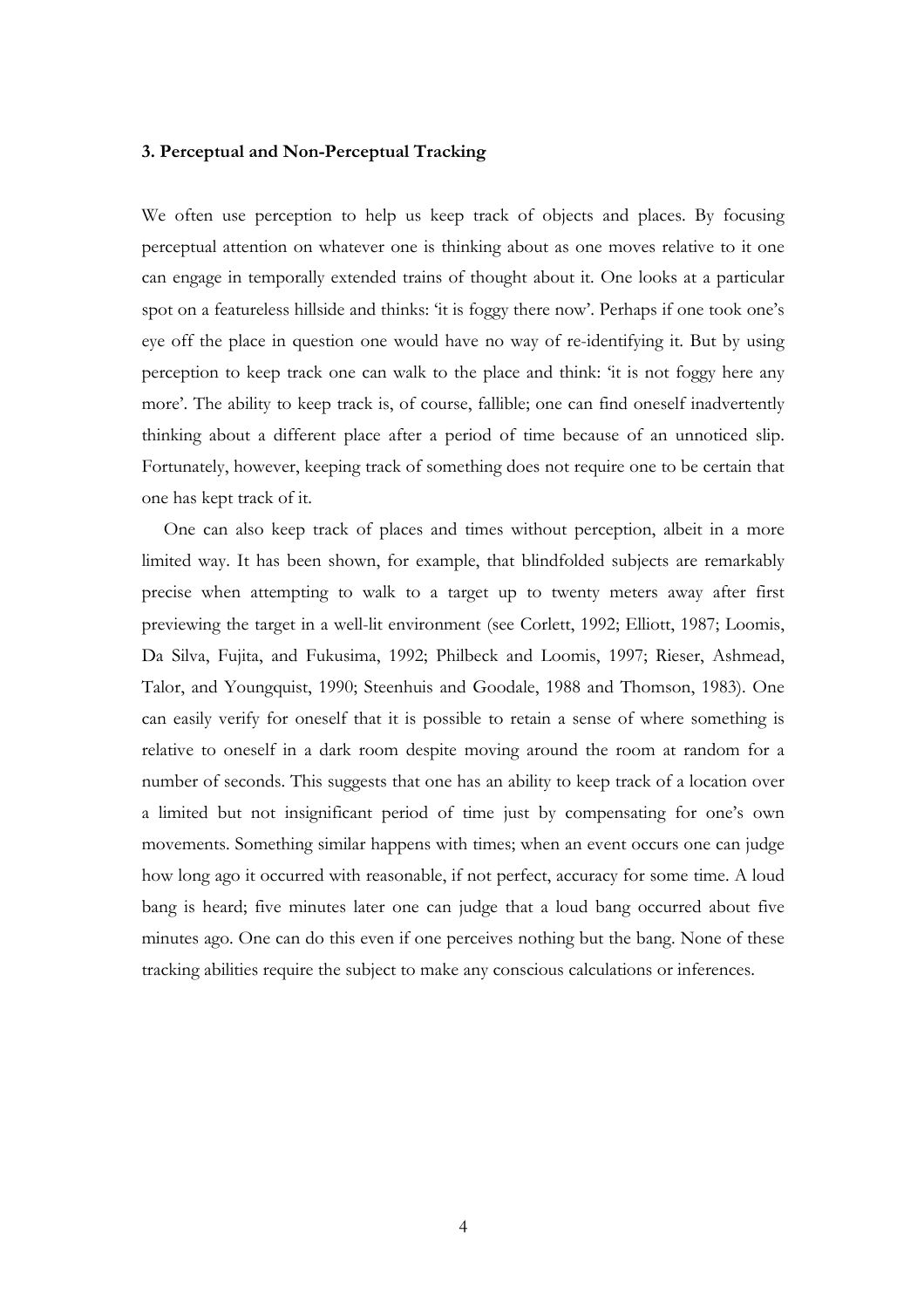#### **4. The Dynamic View**

Evans (1985, pp. 306-11) argued for the strong dynamic view by claiming that anyone who holds one of a series of thoughts expressible using indexical terms must have a propensity to hold the next thought in the series as the context changes:

'Our ability to think of a place as 'here' is dependent upon our general ability to keep track of places as we move about (which requires, in general, the ability to know when we are moving), so…there could not be thoughts interpretable as "It's ψ here", if they were not entertained by a subject who had the propensity to entertain, as he moves about, thoughts expressible in the words "It's  $\psi$  there" (1985, pp. 310-11).

It certainly seems true that some such propensity must generally exist for, as Evans (1982, p. 235) points out, it is a precondition of rationality that one's thoughts at a given time are related to one's earlier thoughts in certain systematic ways. One might perhaps wonder whether an immovable subject with no such propensity might nonetheless be capable of 'here' (or 'there') thoughts.<sup>5</sup> I suspect, however, that Evans believed that indexical thinking requires an appreciation of the systematic relation between the indexical term and the context. Thus someone who did not understand what it would be for somewhere *else* to be *here* or for the same place to be *there* would not really be thinking a 'here'-thought at all; and it would make little sense to say that someone had this understanding but had no propensity, under any imaginable circumstances, to manifest it (even though there might be circumstances in which they would fail to manifest it).

Having made this point, Evans then claimed that the interdependence of indexical thoughts across changes of context refuted the notion that 'here'- and 'there'-thoughts could be separate 'atoms' existing independently of one another and that they must instead be seen as 'cross-sections of a persisting belief-state'. This argument, however, does not seem to be valid. As far as I can tell from Evans's rather brief exposition, it has the form: anyone who thinks  $a$  is  $F$  must have a propensity, when the context changes

<sup>5</sup> My thanks to an anonymous referee for raising this issue.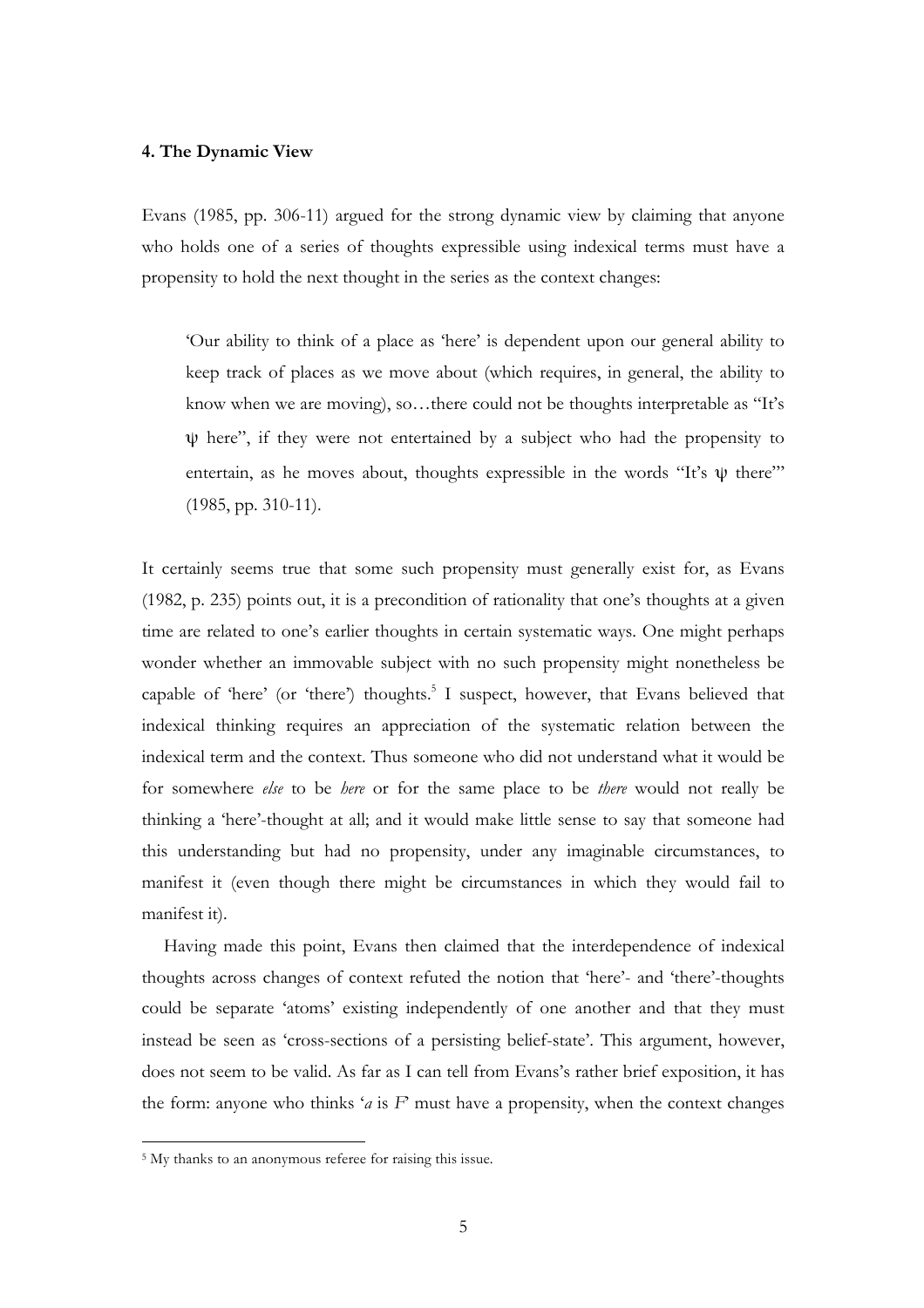in a certain way, to think '*b* is *F*'; therefore '*a*' and '*b*' express the same MOP.<sup>6</sup> Evans thus seems to have thought that since neither '*a*' nor '*b*' could be conceived of as existing entirely independently of one another they could only be conceived of as parts of a single persisting entity (the MOP expressed by '*a*' at t<sub>1</sub> and '*b*' at t<sub>2</sub>). But at most this only shows that the MOPs expressed by '*a*' and '*b*' are interdependent, not that they are identical; nothing in the argument seems to rule out thinking of the diachronic belief state as involving two *different* interdependent MOPs, one after the other.

Evans's argument is, however, preceded by a brief hint at a different argument.<sup>7</sup> When spelled out, I believe this argument is valid. Suppose that at  $t_1$  Smith believes that:

## (1) Cicero was a great orator

If Smith undergoes no change of opinion and suffers no lapse of memory then Smith will retain this belief. Now, Smith's retained belief is expressible at t<sub>2</sub> using a sentence containing 'Cicero', and not by the sentence:

# (2) Tully was a great orator

 $\overline{a}$ 

Why is this? The obvious answer is that a token of 'Cicero' at  $t_1$  expresses the same singular MOP as a token of 'Cicero' at  $t_2$  whereas a token of 'Tully' at  $t_2$  does not. The only way for (1) to lead to (2) would be via an identity 'Cicero = Tully'. If Smith does not believe this identity, Smith will have a propensity to retain the predicate 'was a great orator' attached to 'Cicero' but will have no propensity whatsoever to retain the same predicate attached to 'Tully'. The general principle, then, is that in the absence of identity beliefs, changes of opinion or lapses of memory a predicate will be retained and attached to a singular MOP if and only if the same singular MOP to which the predicate was originally attached is itself retained.

<sup>6</sup> I have assumed here, for the purposes of exposition, that 'here'- and 'there'-thoughts are of simple subject-predicate form; though in fact I shall question this below. Strictly speaking many indexicals are adverbs; I shall not assume, however, that this is a reliable guide to their logical form.

<sup>7</sup> See Evans, 1985, pp. 309. John Campbell (1987, 1994, pp. 73-88) gives a highly illuminating discussion of a similar argument for demonstratives. Further, related arguments in support of the Frege-Evans position are given by Michael Luntley (1997, 1998, 1999) and by Christoph Hoerl (1997). The issue of retained indexical modes of presentation had already been raised by David Kaplan under the heading 'cognitive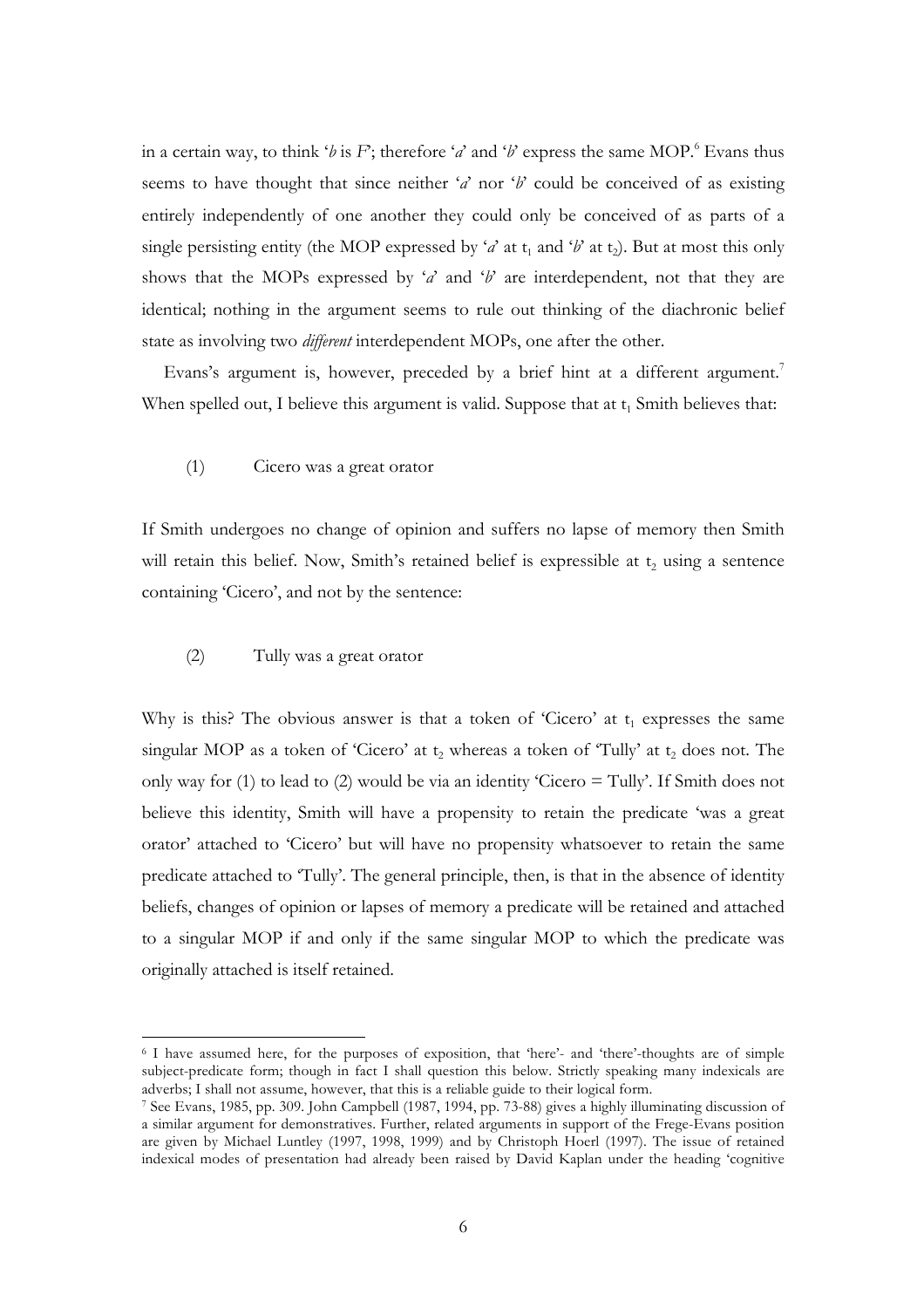To object that the tokens of 'Cicero' at  $t_1$  and  $t_2$  could instead express different MOPs that are related via a kind of primitive updating such that the predication at  $t_1$  is always carried over to a particular MOP at t<sub>2</sub> would be somewhat unmotivated and would in any case miss the point. It would be analogous to claiming that when one infers '*a* is both *F* and *G* from the premises '*a* is *F* and '*a* is *G* the different tokens of '*a*' could express different MOPs related in such a way that one is disposed to form the conjunctive belief given the two premises. Such a claim would miss the point of individuating MOPs, which is to individuate the attitudes in such a way as to make rational sense of the subject's thought processes.

Moreover, there is no thinkable identity statement that could relate the different tokens of 'Cicero' to one another. The identity statement 'Cicero = Tully' only serves its purpose because it relates *all* tokens of 'Cicero' to *all* tokens of 'Tully' (it would serve no purpose at all if it concerned only the tokens that occurred in the identity statement). An identity statement 'Cicero<sub>1</sub> = Cicero<sub>2</sub>' (where the subscripts pick out individual tokens at  $t_1$  and  $t_2$ ) would not be a possible object of thought because the tokens do not occur at the same time, and would in any case be useless because the tokens of 'Cicero' that it contains are not the same tokens that occur in (1) and its successor at  $t_2$ .<sup>8</sup>

A parallel argument can be applied to transitions between indexicals. Suppose that at  $t_1$  Smith believed that:

# (3) Jones fell in love while standing here

Suppose Smith then moved away from the place but kept track of it (either perceptually or non-perceptually) while moving. Assuming no changes of mind or lapses of memory, Smith would believe, at  $t_2$ , that:

#### (4) Jones fell in love while standing there

An argument of exactly the same form as the one given above for 'Cicero' suggests that 'here' in (3) and 'there' in (4) express the same singular MOP. If 'here' and 'there'

dynamics' in his 'Demonstratives' (1989, pp. 537-8. See also pp. 588-90 for a related difficulty with demonstratives).

<sup>8</sup> Cf. Campbell, 1987.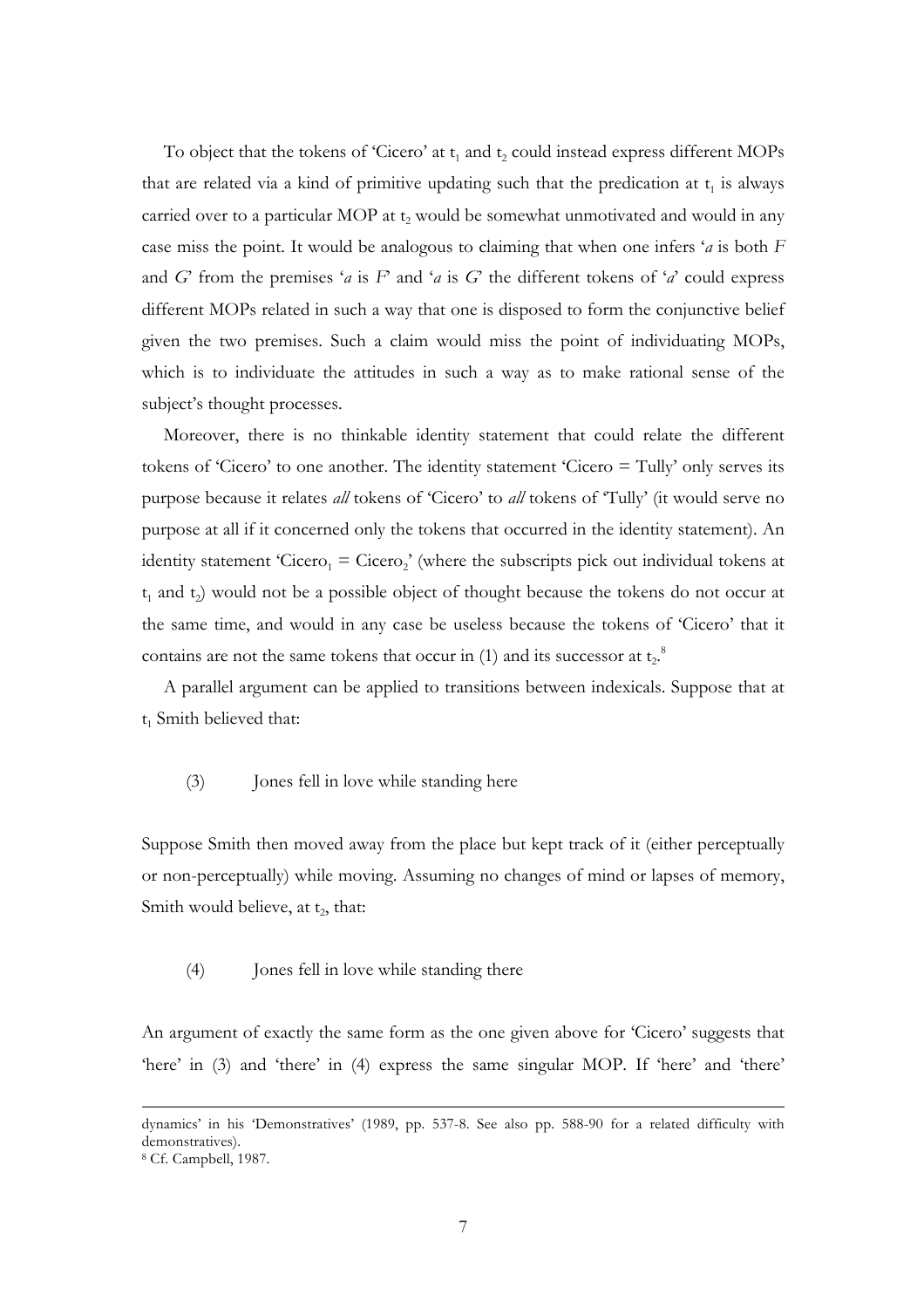expressed different MOPs of the place it would be a mystery why Smith retains what is believed about the place. It could not be explained in terms of an identity 'here = there' because this would not be a possible object of thought (as soon as the place became 'there' it would cease to be 'here', so the two MOPs could not be entertained at once).

There are, of course, occasions on which one re-identifies a place after losing track of it, perhaps via some distinguishing features. In such cases 'here' and 'there' might well express different MOPs. If one remembers the properties of the place encountered earlier one might infer that the place thought about now has the same properties. In doing so, one would make use of a meta-linguistic identity such as 'the place referred to now as "there" = the place referred to earlier as "here"'. It is implausible, however, that keeping track of a place normally involves a conscious process of meta-linguistic inference from one moment to the next.<sup>9</sup> (Even in making such an inference one would probably need to make use of multiple tokens of 'there' at slightly different times. They could not all be related meta-linguistically, for fear of an infinite regress.<sup>10</sup> So at some point, a MOP must be retained between different tokens and if the subject were in motion these could be tokens of different indexicals if the subject possessed a sufficiently large and fine-grained stock of indexical terms).

Finally, note that it cannot be objected that at  $t_2$  the subject might know: 'the place referred to at  $t_1$  as "here" = there' simply because the place has been kept track of. For this implies that keeping track allows the thinker to know that 'there' satisfies 'the place referred to at t<sub>1</sub> as "here" =  $x$ ' simply by having known, at t<sub>1</sub>, that it was satisfied by the place then referred to as 'here'. This assumes precisely the kind of predicate retention that it was supposed to dispense with.

So far we have only considered thoughts about places; but the same arguments apply to any situation in which it is possible to keep track through a change of indexical terms such that predications tend to be retained. If, for example, one thinks 'it is *F* now' one has a propensity to think, a moment later, 'it was *F* a moment ago'. Given the arguments

<sup>&</sup>lt;sup>9</sup> Perhaps one's perceptual machinery can sometimes be construed as making 'inferences' at a sub-personal or sub-conscious level. This would not, however, be relevant to the individuation of MOPs, which are intended to capture one's personal-level psychology. In any case, one's computational capacity is finite, whereas it would surely require an infinite computational capacity in order to re-identity a place at every instant.

<sup>10</sup> Cf. Campbell, 1987.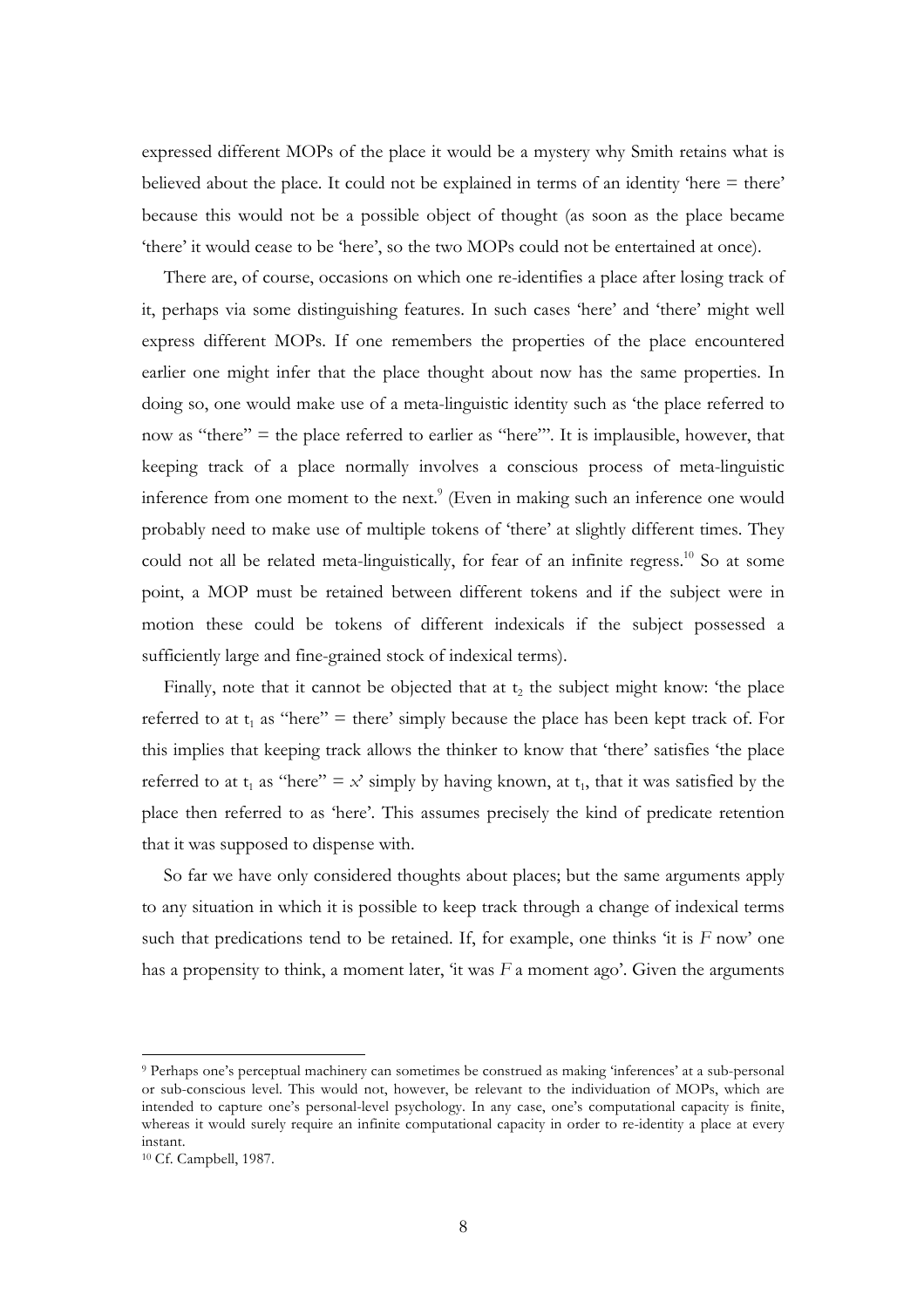above, this implies a retained MOP of a time.<sup>11</sup> Indexicals that refer to persons, on the other hand, do not lend themselves to dynamic transitions between different terms in the same way that spatial or temporal indexicals do. In particular, since one cannot become someone other than oneself, there are no circumstances in which one could keep track of oneself while exchanging indexical terms between 'I' and, for instance, 'you'.12 This does not show that the conclusions to be drawn below for spatial and temporal indexicals do not apply to personal indexicals; it just shows that further arguments are required in order to settle the matter (I shall not attempt this here). The hypothesis that the conclusion applies to all categories of indexicals should, however, merit consideration.

The moral of all this is that if an account of the individuation of MOPs yields the conclusion that tokens of different indexicals necessarily express different singular MOPs then that account should be rejected. A number of popular accounts do indeed yield that conclusion though, as I shall explain below, it might be possible to repair some of them without rejecting everything that they get right.

#### **5. A Problem for the Frege-Evans View**

Despite the arguments in its favour, the dynamic view – at least as advocated by Frege and Evans – is vulnerable to a simple objection, one that few of its advocates seem to have noticed. The objection relates to the fact that each indexical term has a special significance for inference and action. To borrow an example from John Perry (1977, p. 494), if you believe that:

(5) A bear is about to attack me

<sup>11</sup> Cf. Evans, 1985, p. 309. I am not certain that quite the same arguments can always be applied to the case of 'today' and 'yesterday', which strike me as a special case; it may be that re-identifications and metalinguistic inferences are sometimes associated with transitions between these terms. But this is not an admission that the argument never applies to such terms; it is merely an observation that the notion of 'keeping track' has less application here and consequently the circumstances in which a MOP could be retained do not frequently arise.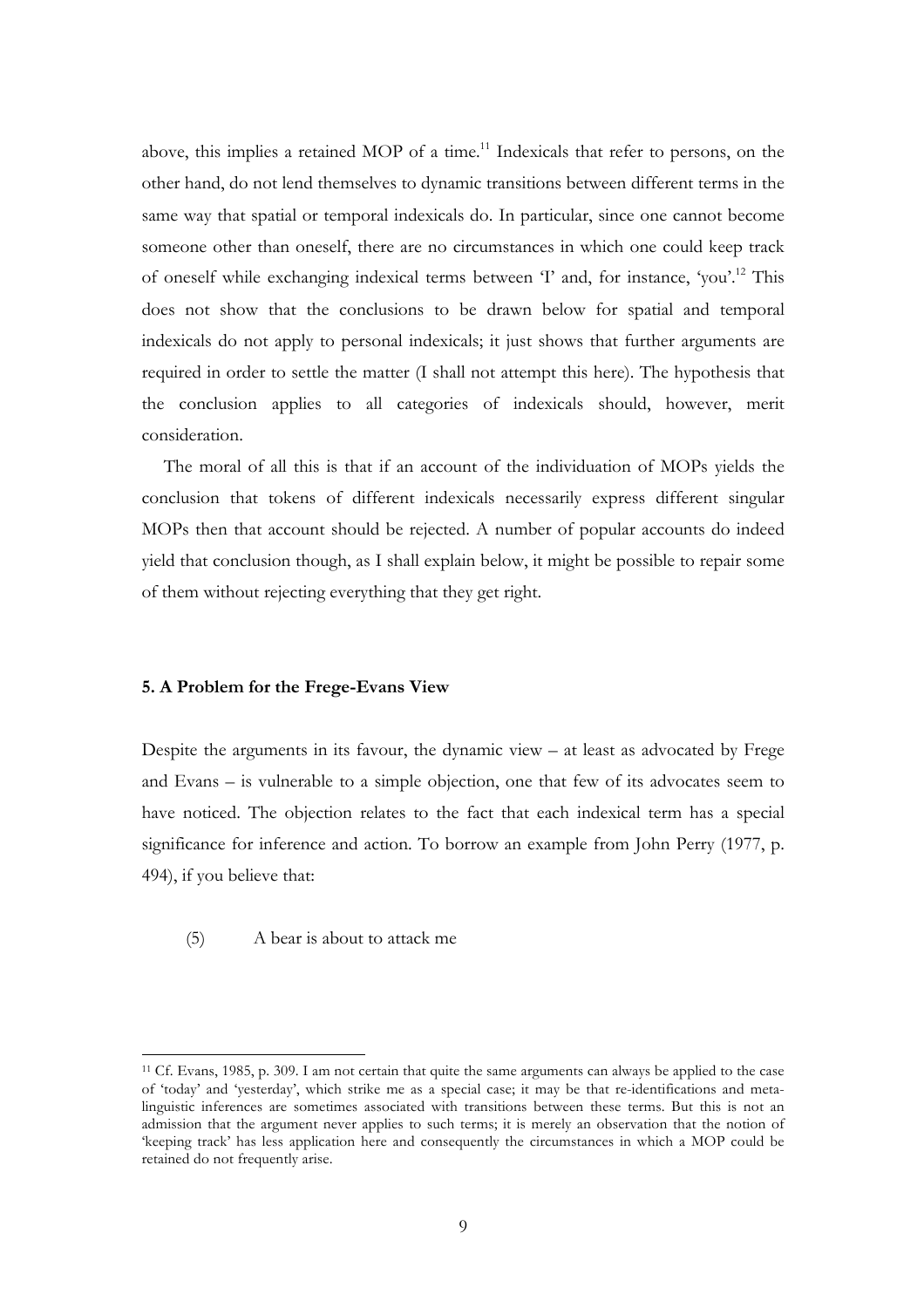you should roll up in a ball and try to keep still. But if I understand and believe what you said I express my belief using the sentence:

(6) A bear is about to attack you

This belief should lead me to run and get help, not to roll up in a ball and try to keep still. Similarly, consider the following pairs of sentences, uttered in different contexts such that the same time or place is referred to in each case:

- (7) It is rainy now… It was rainy earlier
- (8) It is rainy here… It is rainy there

 $\overline{a}$ 

Given a suitable set of background beliefs and desires the believer of the first sentence in each pair has a reason to carry an umbrella, but the believer of the second does not. Now, a difference in intentional actions implies a difference in overall psychological state. Since a difference in the indexical term is sufficient to give rise to a differences in action, the above pairs of sentences express (or at least manifest the presence of) different thoughts. (If any thoughts additional to those expressed are involved in bringing about the different actions, this can only be because the different indexical terms bring different additional thoughts into play).

Observations of this kind have led many philosophers to abandon the Fregean idea that communication involves the sharing of thoughts, at least where indexicals are concerned (see for example Perry, 1977; Kaplan, 1989; Evans, 1982, pp. 40, 315-6; McDowell, 1984, p. 290). Many have also felt that these difficulties were at the root of Frege's rather problematic view of the first person according to which 'I' has both a private and a public sense, the former being principally relevant to action while only the latter is communicable.

A corresponding problem arises for dynamic thoughts. Given a suitable set of background beliefs and desires Smith's belief 'it is rainy now' would result in Smith bringing an umbrella when going outside. But at a later time Smith's belief 'it was rainy

<sup>12</sup> It might, however, be possible to keep track of someone who changes between 'he' and 'she'. The same arguments about retained MOPs would apply. 'He' and 'she' are sometimes claimed to be complex demonstratives (see Corazza, 2002 for discussion of them).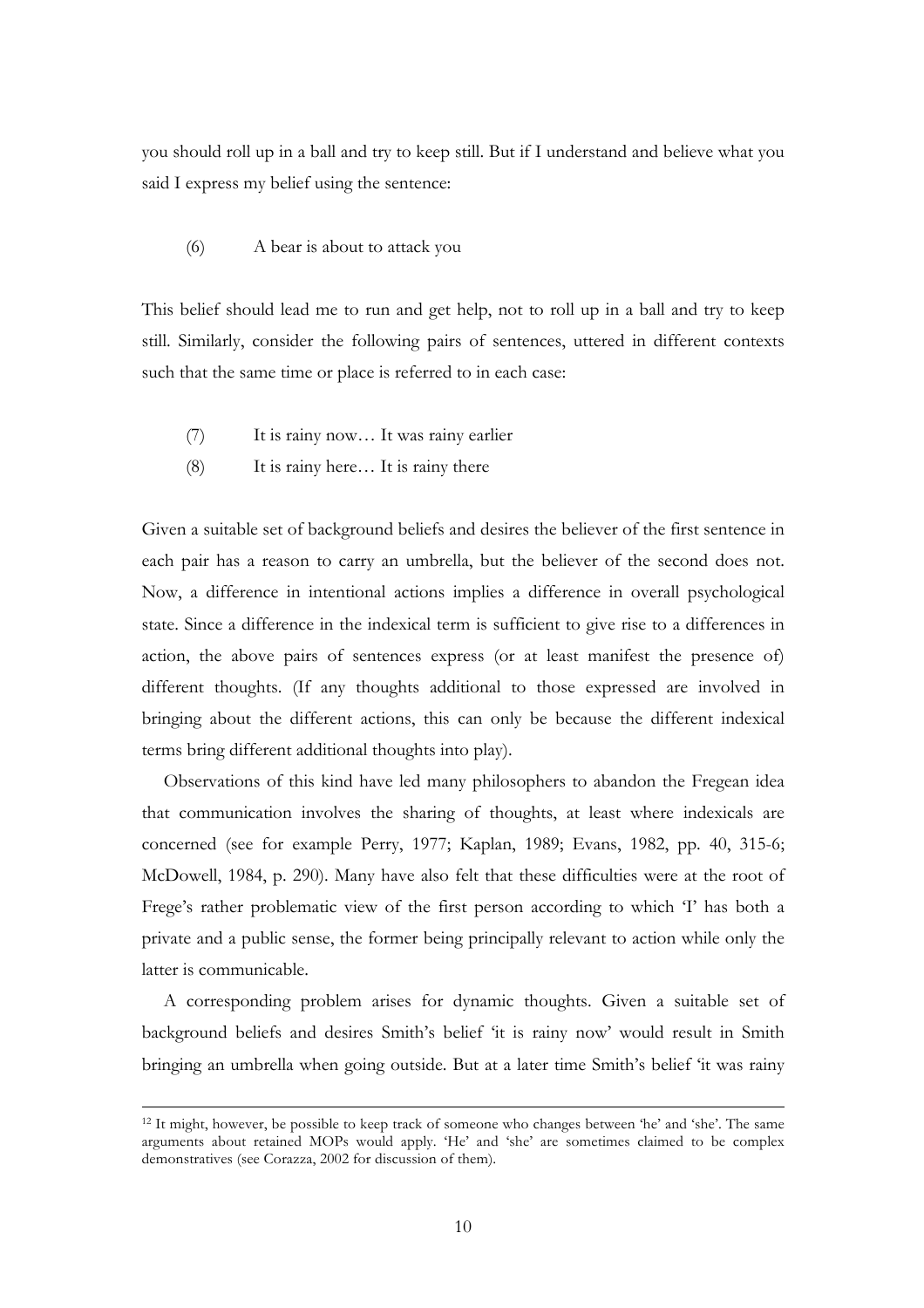earlier' would not result in Smith bringing an umbrella even when combined with the same set of background beliefs and desires. Something similar can be said about 'here' and 'there'. By the argument given above, a difference in indexicals implies a difference in thoughts. Consequently the Frege-Evans view is not correct.

Evans (1985, pp. 307-8) seems to show some awareness of this difficulty but responds only by pointing out that since the thoughts containing different indexicals cannot occur at the same time it is impossible for the subject to hold differing epistemic attitudes to them at the same time. But this is clearly an inadequate response, for the examples given display systematic differences in psychological roles. These differences stand in need of an explanation

#### **6. Outline of a Theory of Indexicals**

I shall now outline a theory that reconciles the conclusions of the last two sections. In brief, the theory states that indexical terms such as 'here' are best thought of as complex demonstratives (noun phrases of the form 'that φ') masquerading as unstructured terms. The nominal term (the 'φ' component) picks out a relational property that has the thinking subject as one of the relata though, as I shall explain below, the subject need not always conceive of the property of as relational.

Complex demonstratives can reconcile our seemingly conflicting conclusions because of their structure. They can plausibly be thought of as involving two different MOPs, one of which is singular while the other picks out the property associated with the nominal term. I shall make a few remarks about the cognitive dynamics of complex demonstratives then I shall discuss indexicals. Suppose Smith sees a sheep running on a hillside at  $t_1$  and forms the belief:

(9) That black sheep can run fast

While Smith observes the sheep, keeping track of it perceptually, it slowly changes colour from black to white (it does not matter why). Even if the sheep had stopped running shortly after  $t_1$ , Smith would be disposed at  $t_2$  to believe: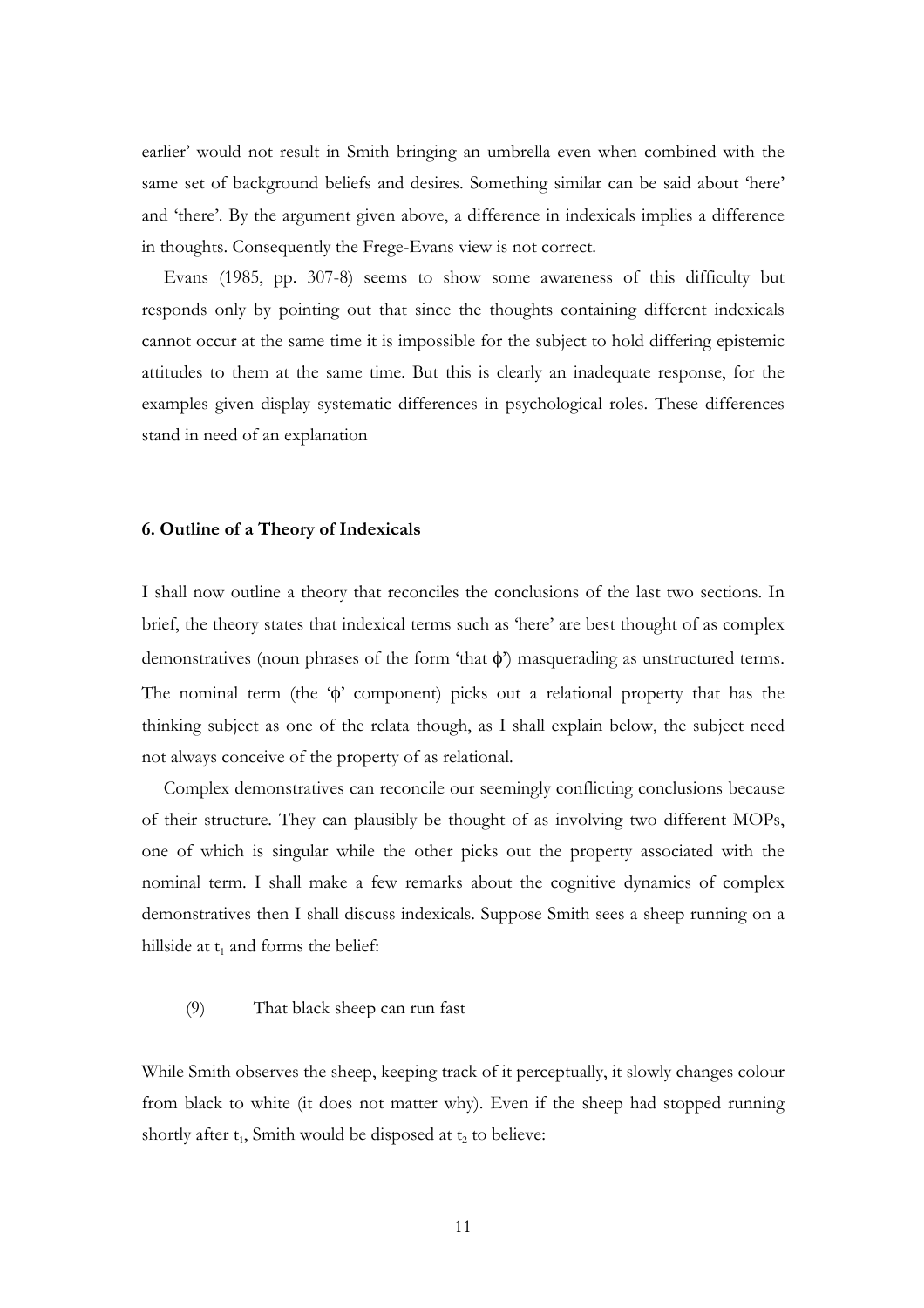#### (10) That white sheep can run fast

Here we have another case of predicate retention, which by the arguments of section 4 implies a retained singular MOP. Now, suppose Smith was frightened of white sheep but not of black ones. Given a suitable set of background beliefs and desires, (10) would result in Smith running away whereas (9) would not. So (9) and (10) have different psychological roles, which implies a difference in MOP. But this can easily be explained in terms of the change in the MOP expressed by the nominal component ('black sheep' is exchanged for 'white sheep') without any need to deny that there is also a retained singular MOP of the sheep.

Different theories of complex demonstratives yield slightly different accounts of the transition from (9) to (10). Some philosophers, for example, hold that the nominal term does not contribute to the truth conditions of an utterance containing a complex demonstrative (see for example Schiffer, 1981; Perry, 1997a; Corazza, 2002; Kaplan, 1978, 1989, 1989a; McGinn, 1981; Peacocke, 1981; Davies, 1982; Recanati, 1993; Richard, 1993; Braun, 1994 and Borg, 2000. The first three also hold that an utterance containing a complex demonstrative can be true even if designated object does not have the property picked out by the nominal term; the others disagree.<sup>13</sup>) Consider, for example, the 'multiple proposition' view (Perry, 1997a, 2001; Dever, 2001; Corazza, 2002), according to which more than one proposition is associated with an utterance containing a complex demonstrative.<sup>14</sup> Assuming that these propositions are believed by the speaker, Smith's utterance of (9) manifests a combination of two beliefs (only the second of which corresponds to 'what is said'):

- (9a) That is a black sheep
- (9b) That can run fast

<sup>&</sup>lt;sup>13</sup> There is much to be said about the significance of error in the nominal term for indexicals, particularly in relation to the phenomenon of immunity to error through misidentification. I intend to discuss this in a further article.

<sup>14</sup> On Dever's (2001) version the nominal can be understood as contributing to truth conditions (though this may be ambiguous), but the following analysis of transitions still applies.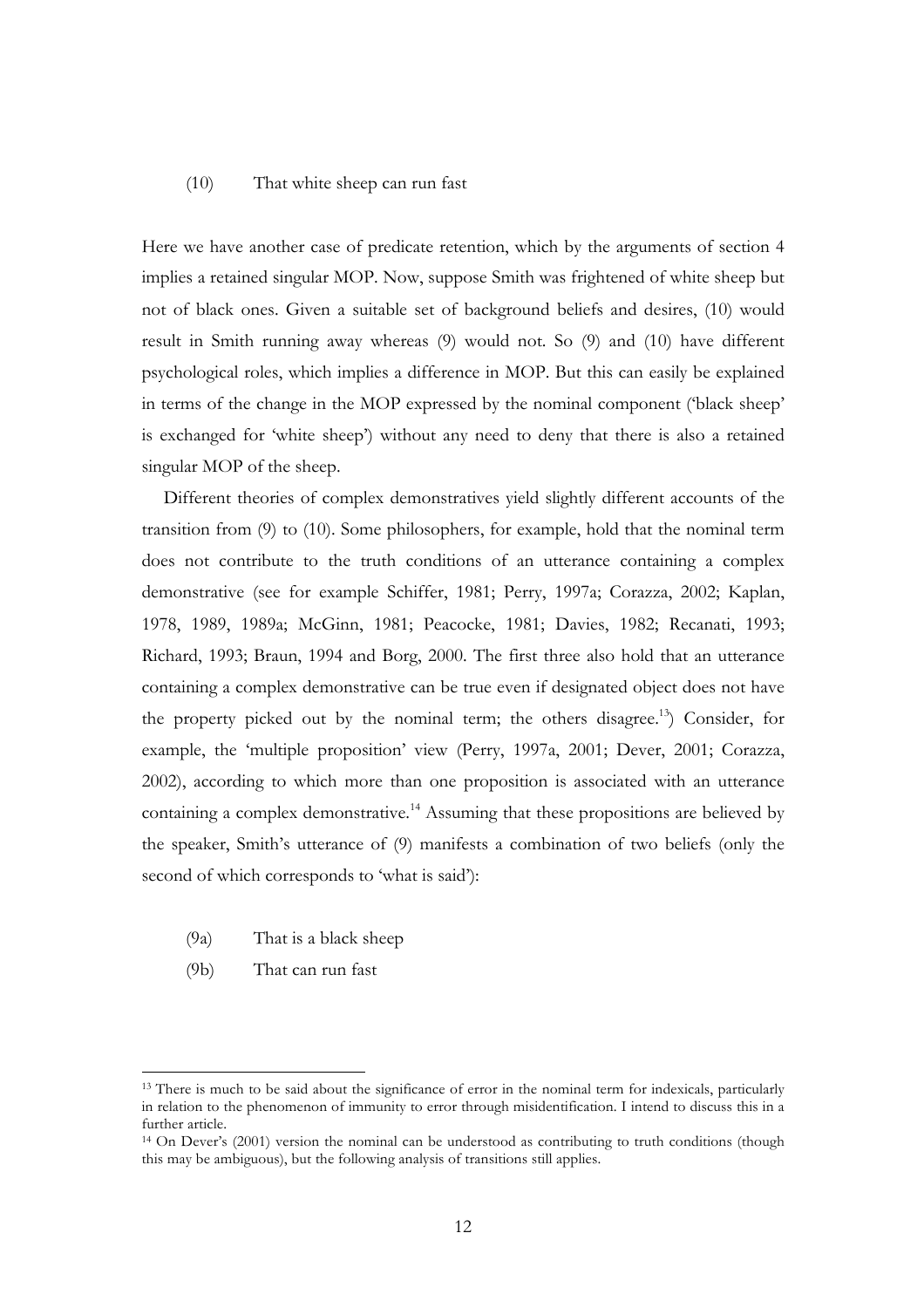The 'that' term expresses the same singular MOP in both (9a) and (9b). Similarly, (10) becomes:

- (10a) That is a white sheep
- (10b) That can run fast

Again the 'that' term expresses the same singular MOP in both (10a) and (10b) and, moreover, there is no reason to deny that this would be the same singular MOP that occurs in (9a) and (9b) if Smith has kept track. All that changes is the predication in (9a) and (10a); the belief (9b) is retained and rewritten as (10b). Consequently on the multiple proposition view the strong dynamic view is correct for complex demonstratives.

Some other philosophers, however, argue that the nominal term does contribute to truth conditions. Lepore and Ludwig (2000) and King (2001), for example, argue that complex demonstratives should be analysed as quantifiers. On Lepore and Ludwig's version (9) is analysed as follows (the description is to be understood along Russellian lines):

(9c) (the  $x : x =$  *that* & *x* is a black sheep) can run fast

The word '*that*' expresses a singular MOP. Similarly, (10) would become:

(10c) (the  $x : x =$  *that* & *x* is a white sheep) can run fast

Given the above arguments, the occurrences of '*that*' in (9c) and (10c) would express the same singular MOP if Smith kept track, but no overall thought would be retained. So according to a quantifier analysis the weak dynamic view is correct for complex demonstratives. I leave it open which view of complex demonstratives is correct.

My suggestion with regard to indexicals is that they can be analysed along similar lines. If Lepore and Ludwig's analysis of complex demonstratives is correct, for example, then Smith's belief: 'it is *F* here' should be analysed as:

(11) (the 
$$
x : x =
$$
 that &  $x$  is H) is F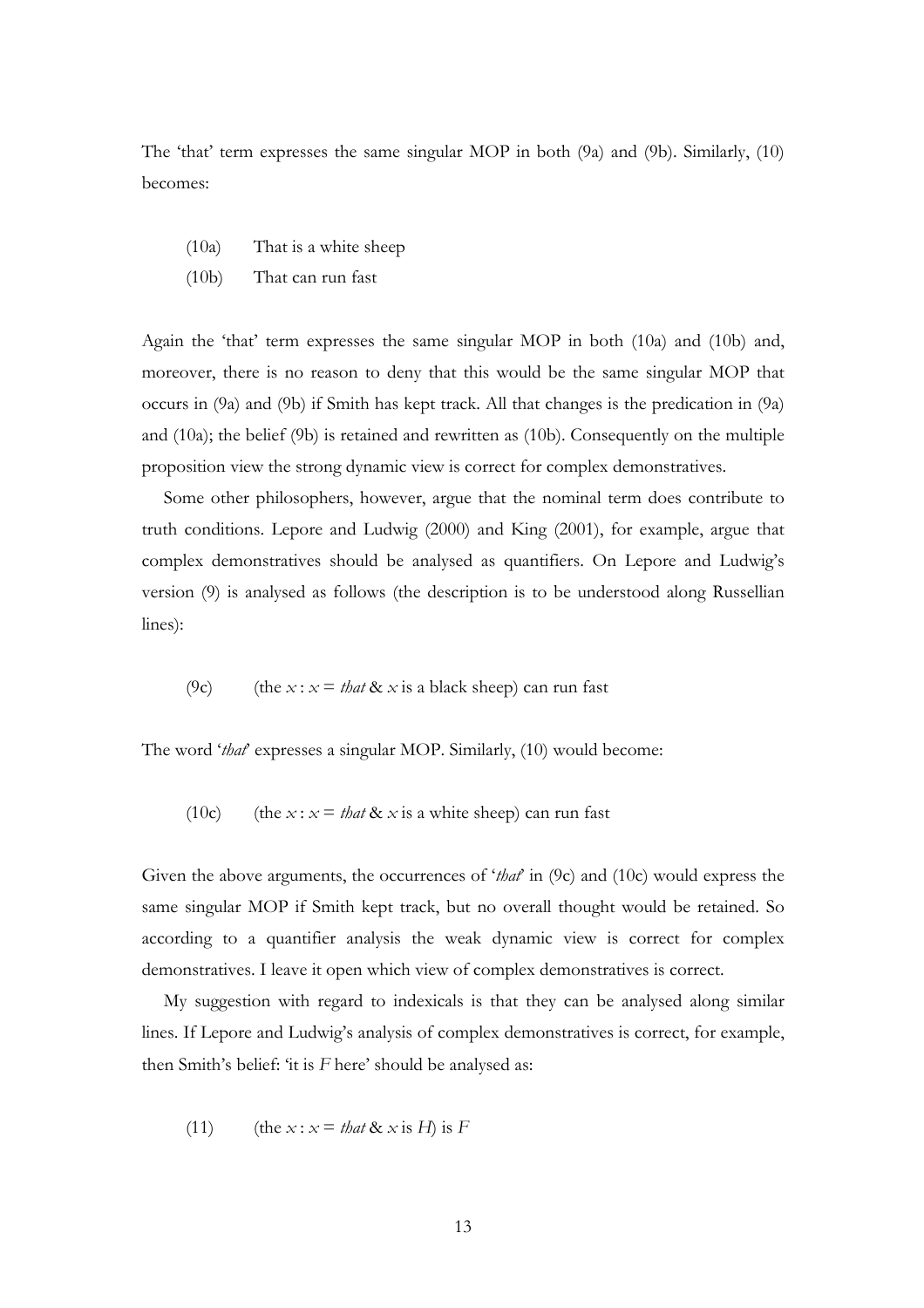The term '*that*' expresses a singular MOP of the place (nothing should be read into the use of the word 'that'; it just expresses a singular MOP). This MOP could be retained in thoughts expressible using other indexicals. The predicate 'is *H*' designates the property of *hereness* (a detailed description of this is given below). This would be exchanged for a different nominal term if there were a transition to a different indexical. Suppose, for example, that there were an indexical term 'midstraight' that the subject uses in designating a place at middle distance straight in front. Then if Smith's belief 'it is *F* here' were exchanged for 'it is *F* midstraight' (11) would be replaced by:

(12) (the 
$$
x : x = \text{that } \& x \text{ is midstraight} \text{) is } F
$$

The predicate 'is midstraight' picks out the property of being at middle distance straight in front. (If 'here' were exchanged for 'there' instead of 'midstraight' there would be a similar exchange of properties at the psychological level, though since there is no specific relational property associated with the word 'there' the property might only be relevant at the psychological level. A demonstration accompanying an utterance of 'there' would, however, give an indication of the relational property the speaker believed the place to have. The word 'here' also has a degree of flexibility (it can be used in designating different sized regions), and there is a corresponding variability of the property picked out by '*H*'. Pragmatic factors narrow this down). A different theory of complex demonstratives would yield a correspondingly different theory of indexicals, but in each case '*H*' would play the role of the nominal term in the account given for 'here'.

The account just given is slightly oversimplified because there will in fact be two different versions of each of the terms '*H*', 'midstraight' and so on, one relevant to linguistic meaning while the other is relevant to the individuation of thoughts. It will be helpful at this point to borrow François Recanati's (1993) distinction between *linguistic* and *psychological* MOPs. Recanati points out that in their earlier works Kaplan and Perry both tended to use one notion (Kaplan's *character*) for two purposes: firstly it was a rule that determined reference in a context but secondly it was intended to be the crucial notion in individuating propositional attitudes. This, as Recanati (1993, pp. 69-72) points out, cannot be quire right. The rule that determines the reference of 'here' in a given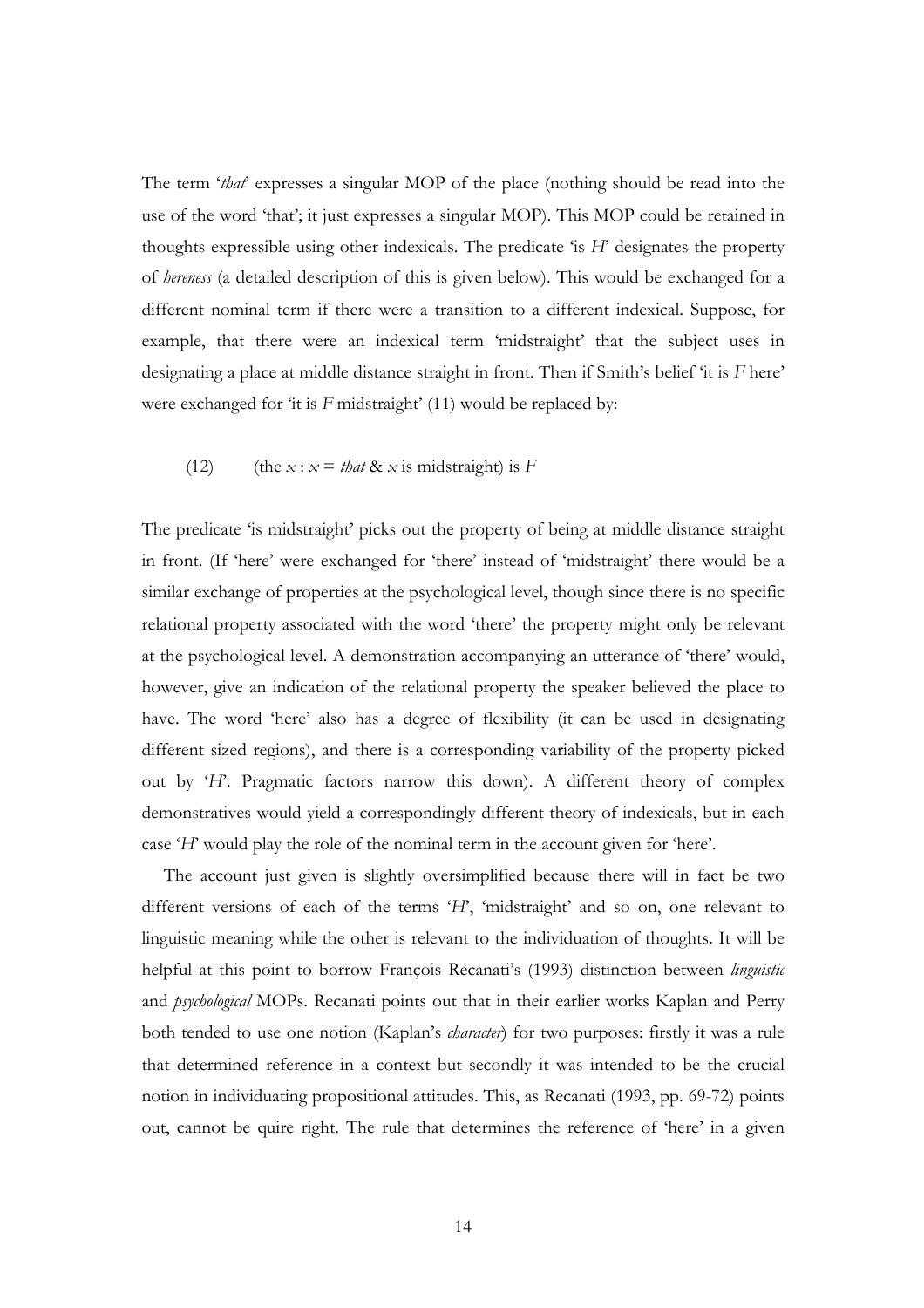context is typically assumed to be something like: 'a token of "here" refers to the location in which it is uttered'. But the belief that *p* is the location of an utterance of a token of 'there is a bomb here' has none of the special significance for action associated with the belief that there is a bomb here. Instead, Recanati distinguishes the linguistic MOP corresponding to the reference-determining rule from the psychological MOP relevant to individuating the attitudes. Clearly, however, there must be a systematic relation between the two.

In the theory that I am advocating the corresponding distinction for 'here' is marked by the difference between the terms ' $H_{\text{Ling}}$ ' and ' $H_{\text{Psych}}$ '. The property  $H_{\text{Ling}}$  is derived from the linguistic rule for the use of 'here'.<sup>15</sup> It is the property of being the location of the uttered token of 'here', or at any rate some property along these lines. Thus when Smith says 'it is  $F$  here', Smith is talking about the place with property  $H_{\text{Ling}}$ ; that is, the place where the utterance occurs. When Jones hears Smith's utterance, Jones is aware that Smith is talking about the place with the property  $H_{\text{Ling}}$  because Jones, too, knows the rule of use for 'here'. This account is not necessarily in conflict with standard accounts of indexical language, such as Kaplan's (1989); though it may depend on which theory of complex demonstratives one adopts.

At the psychological level, however, there is a difference. A subject who uses the word 'here' normally believes that the place referred to has the property *H*<sub>Ling</sub> but, as Recanati observes, there must be more to their psychological state than this. This is captured by the thought component ' $H_{\text{Psych}}$ '. Any place that is  $H_{\text{Psych}}$  will also be  $H_{\text{Ling}}$ ; that is to say, any place that has the property of *hereness* (for a given subject at a given time) will be the location of any uttered token of 'here' (by the subject in question at that time). This must be the case if true sentences are to express true thoughts. I shall now discuss the nature of terms like 'H<sub>Psych</sub>' in more detail. I shall refer to them collectively as *egocentric terms* and to the MOPs they express as *egocentric MOPs*.

<sup>15</sup> There are, of course, uses of 'here' and other indexicals that ignore the rules that standardly constrain their use or involve different rules. One can, for example, point at a place on a map and say 'Jones is here'. Quentin Smith (1989) gives many further examples (another one can be found in the last sentence of this footnote). Perhaps, as Smith suggests, there is a 'meta-rule' determining the rule of use in a given situation. I shall say nothing about this; my concern here is only with 'standard' uses.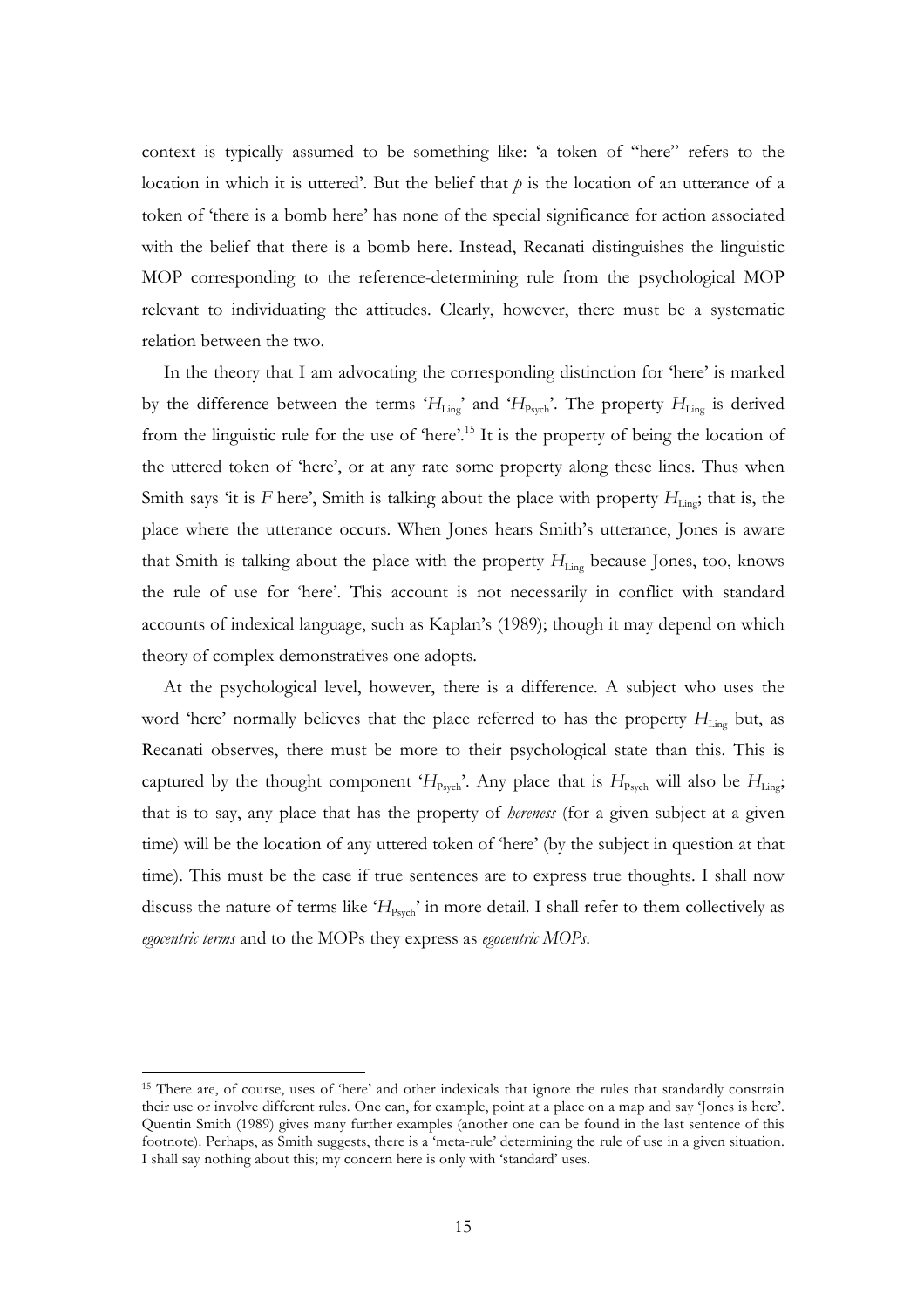## **7. Egocentric Terms**

 $\overline{a}$ 

The special psychological role of indexicals is connected with the fact that indexicals carry implications about the relation between the thinking subject and the designation of the indexical. This is brought out by David Lewis's (1979) example of two gods, each of whom knows exactly which possible world they are in but neither of whom knows who, where or when they are within that possible world. None of their beliefs are indexical. In order to acquire indexical beliefs they would have to locate themselves within the world. That is to say, they would have to discover which *centred* world they were in (a centred world is one in which the thinking subject is marked as the 'centre'). Lewis concludes that to have a belief is to ascribe to oneself the property of occupying one of a specific set of centred possible worlds.

According to the theory I am advocating the egocentric term, in effect, does the centring. To believe that a place is  $H_{\text{Psych}}$  is to place oneself, or more precisely a temporal part of oneself, in a certain relation to that place (the temporal part in question is at that place). The advantage of putting matters in terms of temporal parts becomes apparent when we consider temporal indexicals. One is located at many different times but one's temporal parts are not; so when one thinks of a time as *now*, *five minutes ago* etc. one places a temporal part of oneself (the one entertaining the thought) in a certain temporal relation to a time.<sup>16</sup> To think of a person as  $I$  is, in effect, to identify a temporal part of oneself with a temporal part of the person of whom one is thinking.

It is sometimes possible to think of the relation between oneself and the reference explicitly, particularly in spatial cases. When thinking of a place as 'here', for example, one is usually aware that it is the place where one is currently located. One expresses this using the first person, which gives the thought a special psychological role not shared by the thought that the place in question is where S is currently located (where 'S' is a name for the subject). But if the present account applies to the first person as well as spatiotemporal indexicals then on pain of circularity not all egocentric terms can contain the first person. In fact it is not plausible that thoughts expressed using other indexicals

<sup>&</sup>lt;sup>16</sup> In putting things this way I am making assumptions about temporal metaphysics that are not uncontroversial. Terminological variations consistent with different views in temporal metaphysics (the endurance view, the A-theory, etc.) could, however, be adopted without very substantial changes to the account of indexical thoughts. The present way of putting things just makes matters clearer (though I do, as a matter of fact, believe the assumptions to be the correct ones).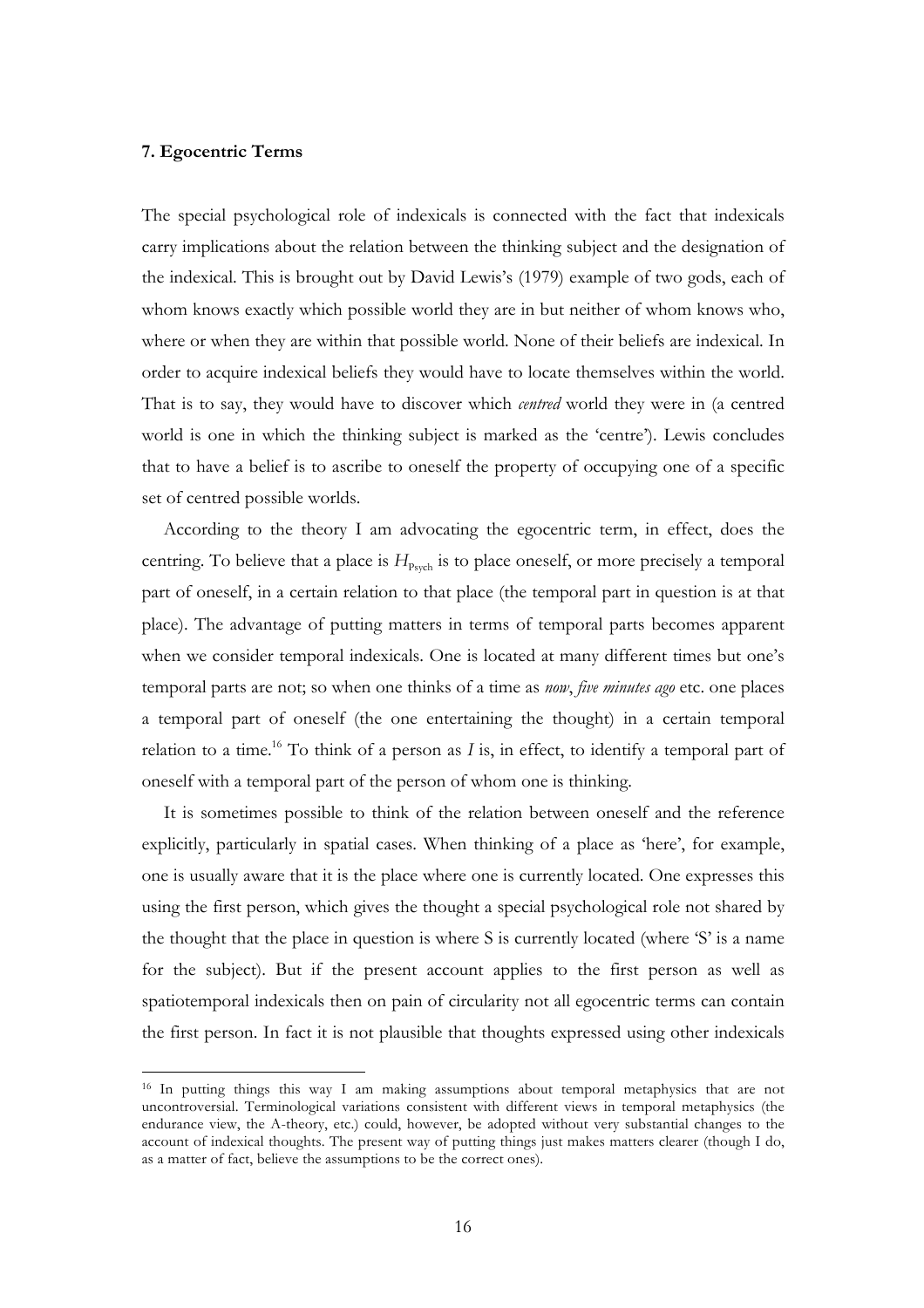can always be reduced to first person thoughts. Consider the content of spatial perception, for example. Each place is represented in perception as having a specific egocentric property (*here*, *straight in front*, *nearby to the left*, etc.) yet it is clear that this does not require the subject to be explicitly represented in the perception (an invisible person can have the same experience). One can judge which egocentric property a place has by paying attention only to the place; one does not have to look to see where the place is in relation to one's body. It is not even clear that one *could* locate places in this way; there would be little point in knowing that an object was to the right of one's body if one did not already know which direction that was (cf. Evans, 1982, pp. 153-157 and Campbell, 1993, pp. 71-76; 1994, pp. 8-16. The point just made is not in conflict with the possibility of learning the use of the *word* 'right' by being shown which side of one's body it applies to).

It is also questionable whether temporal indexical thoughts could be reduced to first person thoughts because, as mentioned above, persons exist at many times. It seems, in any case, implausible that temporal indexical thought generally involves any such articulation.<sup>17</sup> It is more plausible, then, to think of indexical thoughts as generally involving unstructured egocentric components (terms such as  $H_{P<sub>such</sub>$ , *near*, *midstraight*, *present* etc.), some but not all of which are understood by the subject as extensionally equivalent to certain first person articulations.<sup>18</sup>

John Perry (1986) provides some apparatus that can be used to make these claims a little more precise. Perry suggests that thoughts sometimes contain *unarticulated constituents*.<sup>19</sup> An utterance at time *t* in place  $p$  of 'it is raining' expresses the proposition *rain*  $(t, p)$  even though no part of the utterance designates  $p$ ; hence  $p$  is an unarticulated

<sup>17</sup> Advocates of the A-theory of time hold that properties like *pastness* and *presentness* are intrinsic properties of times rather than relational properties. If this is correct then the temporal equivalents of '*H*' pick out intrinsic properties rather than relations; otherwise the theory is unchanged. Quentin Smith (e.g. 1990, 1993) has argued for the A-theory by arguing for a view of temporal indexicals that has in common with the present one that temporal indexicals ascribe properties such as pastness and presentness. It seems to me, however, that a further argument is needed in order to show that the properties in question are intrinsic rather than relational (especially since, as I argue below, it is easy to explain why the properties in question might *seem* to be intrinsic). For more on the issue see Oaklander and Smith, 1994; Mellor, 1998 and Le Poidevin, 1998. For an argument against the A-theory that does not depend on assumptions about indexicals see Prosser, 2000.

<sup>18</sup> Cf. John Campbell (1998, pp. 130-1), who argues that there must be a 'two-stage construction' involved in understanding others, involving both monadic and relational notions in order to picture what it would be for one's own monadic notions to be someone else's.

<sup>19</sup> John Campbell (1993, 1994, 1998) has made use of a similar idea; see his discussions of monadic and relational notions and the notion of *causal indexicality*. See also Shoemaker, 1994, p. 28.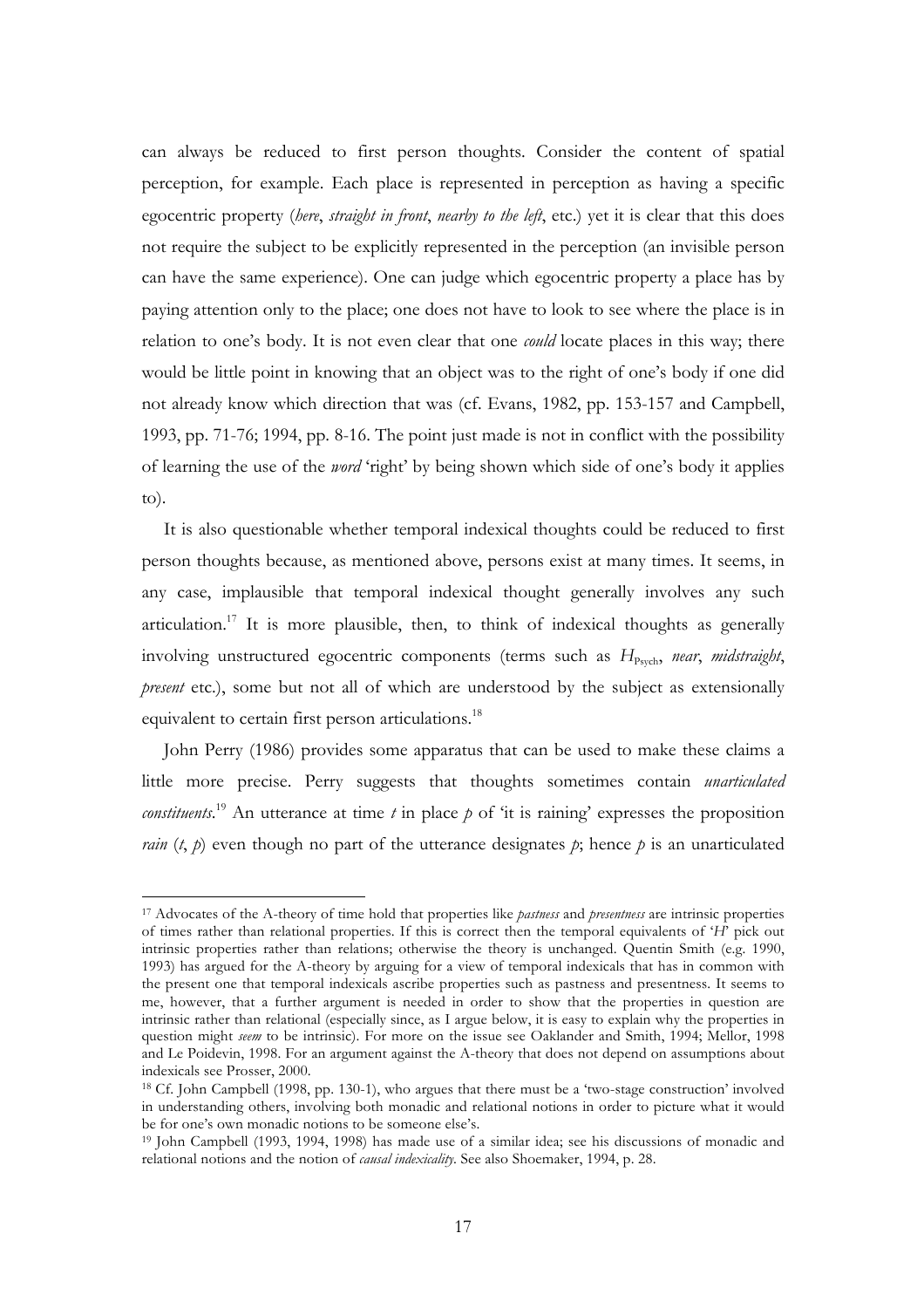constituent of the utterance. Perry suggests that thoughts can also contain unarticulated constituents. Consider someone who remains permanently at *p* and never thinks explicitly about places. Such a person would have no use for articulated thoughts about places. If they thought 'it is raining' it would seem to them that rain was a property only of times, not of places. Yet the thought would be true if and only if it rained at *t* and *p*. In Perry's terminology, such a person entertains a propositional function *rain* (*t*) (in this case a function from places to propositions) that yields the proposition *rain* (*t*, *p*) because it is entertained by a subject in place *p*. Similarly, before the discovery of relativity theory people thought of simultaneity as a two place relation between events. In fact, without realising it, they entertained a two place propositional function that yielded a proposition about two events and a frame of reference.

Consider now H<sub>Psych</sub> being predicated of a place. The subject entertains a propositional function  $H_{\text{Psych}}(\phi)$  that yields the proposition  $H_{\text{Psych}}(\phi, S_i)$ , where  $S_i$  is the temporal part of the subject at time  $t$ . This is the proposition that  $S_t$  is located at  $p$ . If one wished to avoid temporal parts one could replace the proposition  $H_{\text{Psych}}(p, S)$  with  $H_{\text{Psych}}$ (*p*, *S*, *t*). One might also prefer to replace the propositional function  $H_{P<sub>8ych</sub>}$  (*p*) with  $H_{P<sub>8ych</sub>}$ (*p*, *t*); but the principle would be the same. What matters is that the subject is an unarticulated constituent of many of her own indexical thoughts (and many of her perspectival experiences). The propositional functions, I suggest, have a special psychological role not shared by the equivalent articulated propositions (though articulation in terms of the first person, in those cases in which this is possible, may come close). These are the thought components that make indexicals 'essential' (Perry, 1979).

If it is applicable to the first person, the account implies that first person thought involves entertaining a propositional function  $I(S)$  that yields, presumably, the proposition that  $S_t$  is identical with the temporal part at  $t$  of a certain person. This may sound rather trivial but perhaps that is what we should expect; the proposition, after all, plays only a 'centring' role and does not convey substantive information. The propositional function *I* (S*<sup>t</sup>* ), however, has a special psychological role not shared by the corresponding articulated proposition. It is, of course, necessary to account for the unity of the self over time. Perhaps the fact that the same propositional function is entertained at all times, even though it concerns different temporal parts of S at different times, gives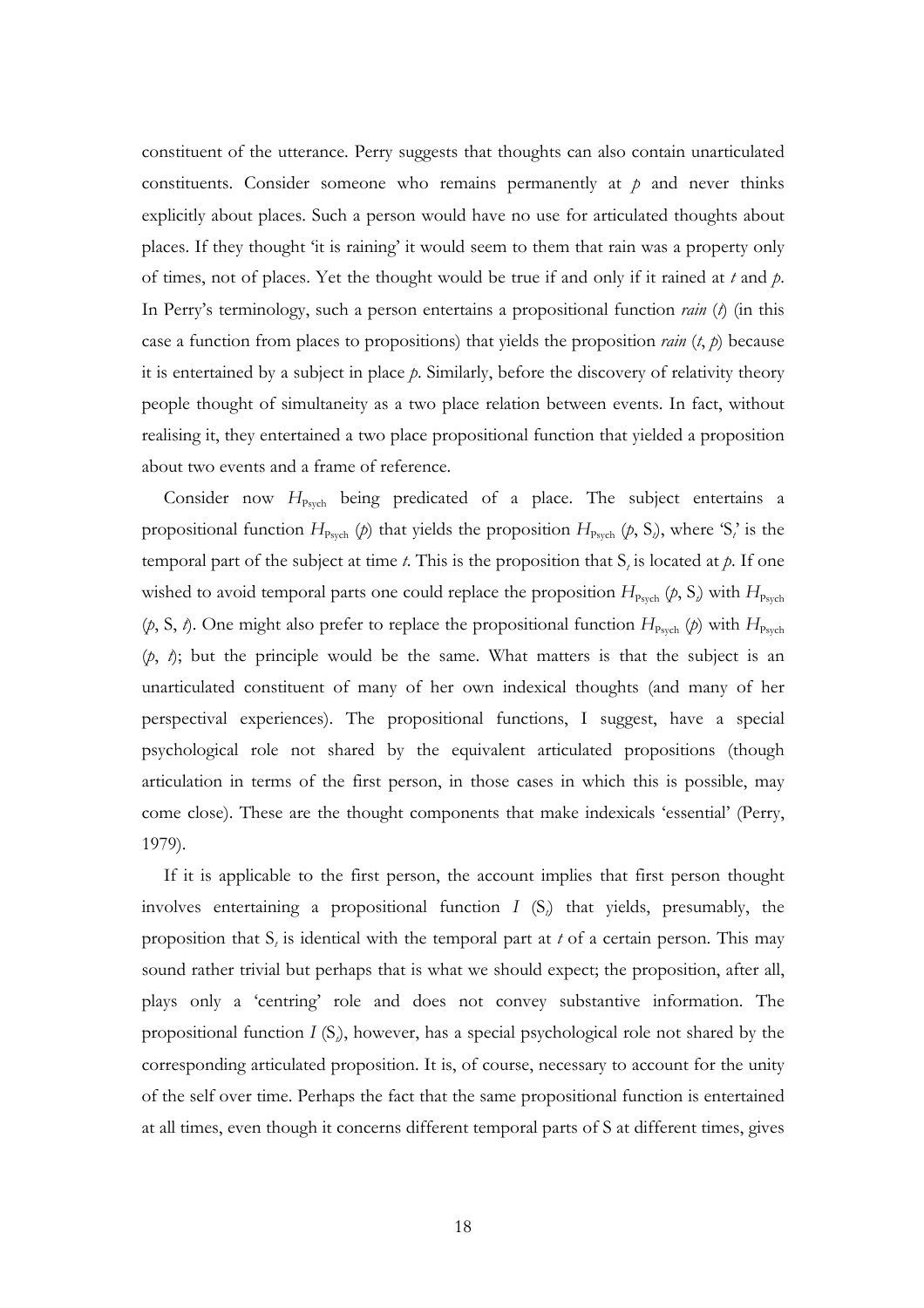rise to an illusion that the very same particular exists at many times (this would be a special case of the need for a temporal parts theorist to account for the impression that the same object is wholly present at many times).

We can now see that the present account has some similarities to Lewis's (1979) account. According to Lewis propositional attitudes are attitudes *de se*; they involve the self-ascription of properties. In particular, to have a belief is to self-ascribe the property of inhabiting one of a certain set of centred possible worlds. The present account says that attitudes expressed using indexicals involve relational beliefs about the thinking subject, who may be an unarticulated constituent of the belief state. Hence, in effect, the subject self-ascribes properties but may not be aware of self-ascribing them. To my mind, the notion that the subject may be unaware of the self-ascriptive element makes Lewis's way of putting things seem more plausible.

Finally I should make some remarks about the role of the egocentric nominal terms in indexical communication. Believing that a place is *here* (i.e. that it is  $H_{\text{Psych}}$ ) is usually necessary in order to believe that it is the place that would be referred to by an uttered token of 'here' (i.e. that the place is  $H_{\text{Lino}}$ ). So indexical thought and indexical communication generally match up (though there can be exceptions such as tokens of 'here' uttered in one's sleep). Now, suppose that Smith says 'it is *F* here' to Jones, who is located within the same region, *p*. Jones understands and believes what Smith says. So Smith and Jones share the belief that *p* is *F*. They also share the belief that *p* is where the token of 'here' was uttered; that is, they both believe that  $p$  is  $H_{\text{Line}}$ . The latter shared belief plays a crucial role in indexical communication. But do Smith and Jones also share a common belief '*p* is  $H_{\text{Psych}}$ '? No; for in Smith's case the property ascribed by ' $H_{\text{Psych}}$ ' is a relation between Smith and *p* whereas in Jones's case it is a relation between Jones and *p*. But what about the propositional *functions* entertained by Smith and Jones, in which the subject is unarticulated? Whether these are shared depends on how we individuate them. One option would be to say that the relevant propositional functions pick out whatever individual entertains them; in which case, for example, Smith and Jones both entertain the same propositional function  $H_{P<sub>8ych</sub>}$  (*p*) which yields the different propositions  $H_{P<sub>8ych</sub>}$  $(p, Smith)$  and  $H_{Psych}$   $(p, Jones)$ . This would capture the sense in which there is something common to the thoughts of different speakers using the same indexical. It would also explain the temptation to think that Smith and Jones ascribe the same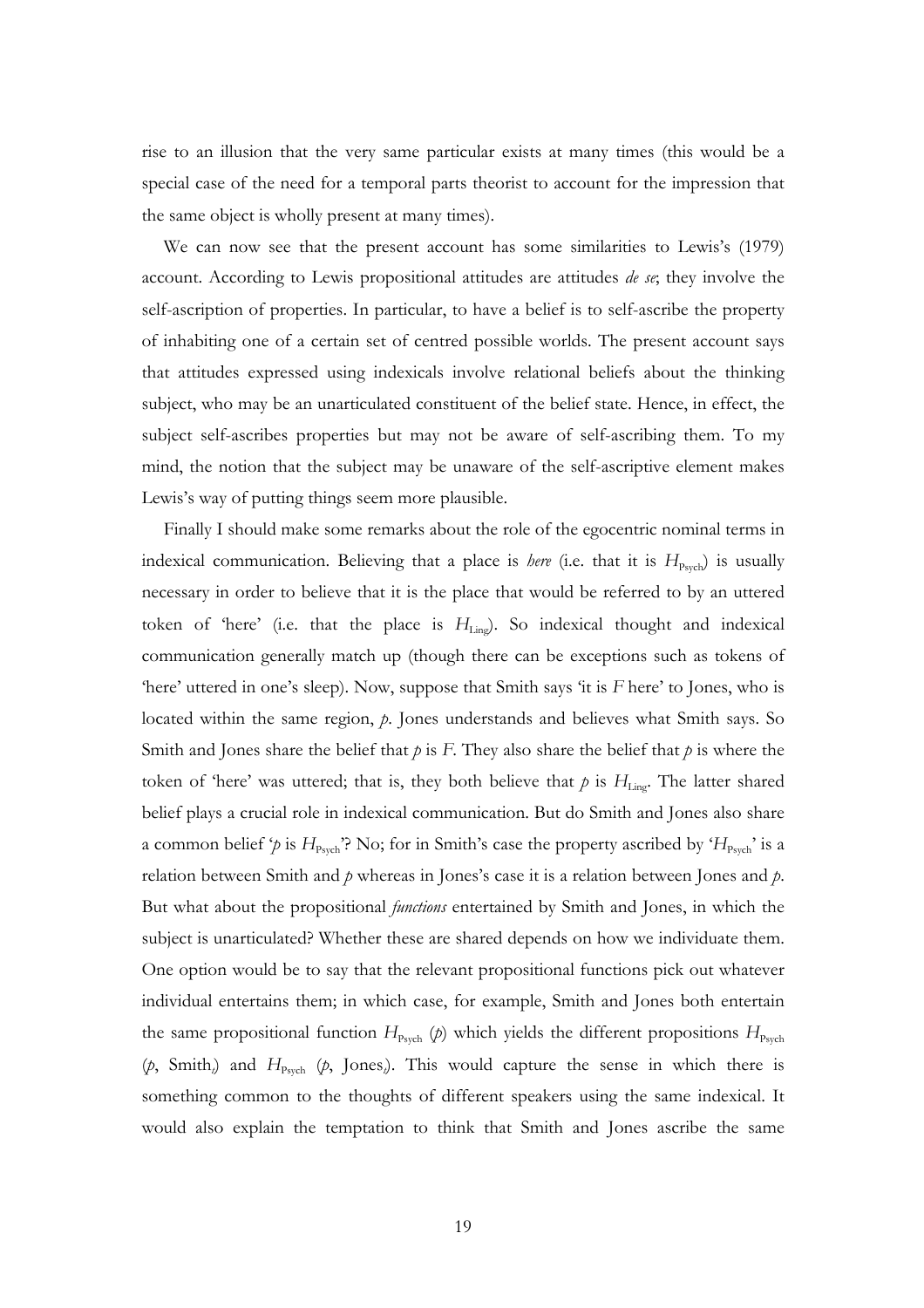property to a time when they simultaneously describe it as *present*. Those who have found the two-level Kaplan-Perry view appealing will probably prefer this option. The other, perhaps more Fregean option would be to think of the propositional functions as having a particular subject built into them. Perhaps the notion of a function would not really be appropriate on this view; rather, we should say that Smith and Jones entertain different unstructured MOPs of the same type.

In any case, the present account makes possible an account of indexical communication in a broadly Fregean spirit because even though different speakers differ in respect of the property ascribed by the nominal term there is no obvious reason why the singular MOP could not be shared even by speakers in different contexts. This is the interpersonal equivalent of the dynamic view.

#### **8. The Role of Perception**

Philosophers often think of demonstratives as paradigmatically referring to perceived entities (even memory demonstratives typically relate to earlier perceptions). Indexical thoughts expressible using terms such as *I*, *here* or *now*, on the other hand, are possible even in sensory deprivation (Evans, 1982, pp. 161).

It would be a mistake, however, to believe that there are genuine differences between indexicals and complex demonstratives relating to the role of perception. It is true that many demonstrative thoughts are only possible while the thinker perceives the reference; in many cases perception provides the only means available to the subject for distinguishing the object thought about from others in the vicinity (consider a thought about *that sheep* concerning just one of a flock of qualitatively indistinguishable sheep). But a complex demonstrative can be independent of perception if it has a nominal term specific enough to pick out just one individual from the relevant domain, as in Jeffrey King's (2001, p. 3) example (said after hearing that there was precisely one student who scored one hundred in the exam): $^{20}$ 

(13) That student who scored one hundred on the exam is a genius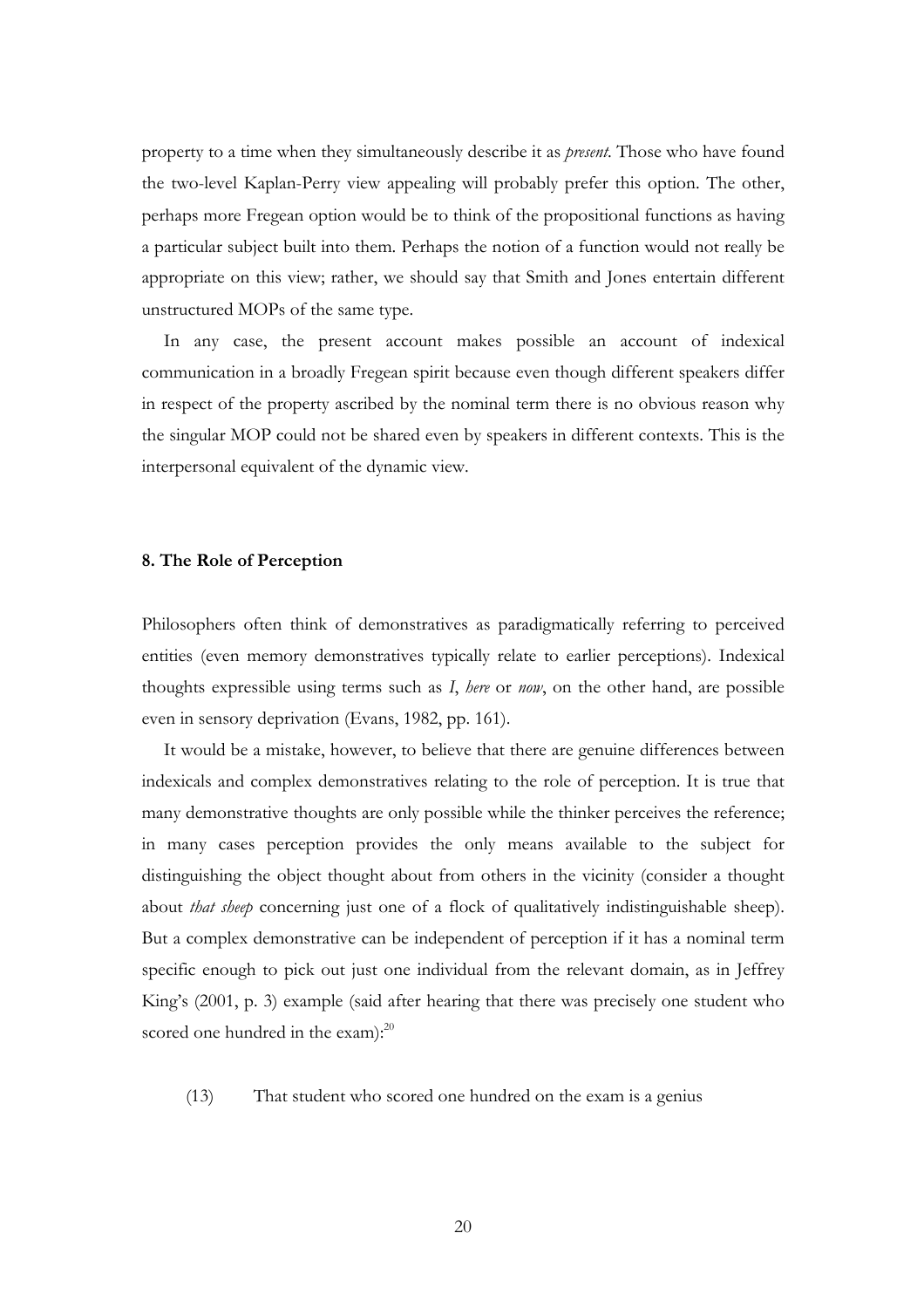There seems to be no reason, in fact, why the very same complex demonstrative could not be used either perceptually or non-perceptually depending upon the circumstances. This, I suggest, is the case with indexicals; the nominal term determines a unique reference because only one place is currently *here*, only one time is *present*, and so on. Sometimes (when the subject is keeping track perceptually) the subject perceives the reference and refers to it qua perceived item (and is able to judge from the perception which egocentric property it has). But on other occasions (when the subject is keeping track non-perceptually) the reference is thought about qua unique satisfier of the nominal term. The latter kind of thinking is analogous to a use of Kaplan's (1978, 1989, 1989a) 'dthat' operator (in its demonstrative-surrogate guise (Kaplan, 1989a, p. 579)).

If one were to ignore the possibility of non-perceptual tracking it might appear that an alternative theory was possible, according to which keeping track perceptually involves a singular demonstrative MOP ('*that*') and a singular indexical MOP simultaneously. As the subject moves relative to the place the singular demonstrative MOP is retained while the singular indexical MOP changes. Thus it would be possible to retain the perceptual/non-perceptual distinction between demonstratives and indexicals, and indexicals need not be construed as complex demonstratives.

This theory will not work, however. Firstly, it is not clear how it could account for non-perceptual tracking. The arguments for the dynamic view apply equally to perceptual and non-perceptual tracking. In non-perceptual cases the proposed alternative theory would therefore require two different non-perceptual singular MOPs at once. It is hard to see what would motivate such a theory; and it is also hard to see what would distinguish the two singular MOPs epistemically from one another. In any case, secondly, the proposed theory cannot account for the retention of predicates though context changes without collapsing into the complex demonstrative view (regardless of whether the tracking is perceptual or not). In order to get from 'it is *F* there' to 'it is *F* here', for example, the subject would require two identities: 'that  $=$  there' at  $t_1$  followed by 'that = here' at  $t_2$  (where 'that' expresses the putative retained demonstrative MOP). But how is the subject to judge that the second identity holds? In order to judge that a perceived place is identical with an egocentrically identified place one must judge that the

<sup>&</sup>lt;sup>20</sup> King argues for non-perceptual cases at some length. One does not have to accept his quantificational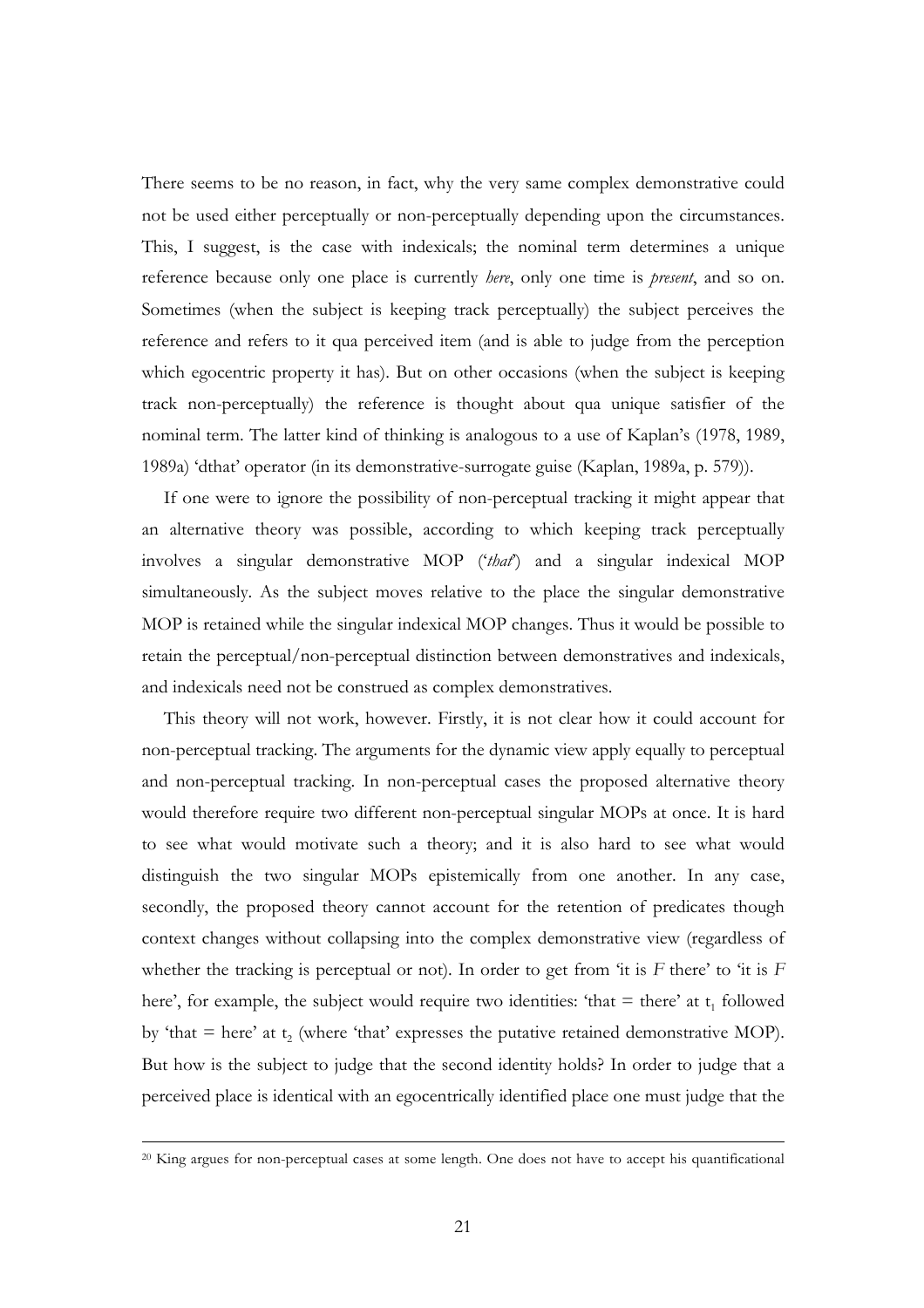perceived place has the egocentric property of the egocentrically identified place (i.e. one must judge that the perceived place has the property of being  $H_{\text{Psych}}$ , or close and to the left, etc.). Hence in order to judge that 'that  $=$  here' at  $t_2$  the subject would need to have judged that 'that is H<sub>Psych</sub>'. But this collapses into the complex demonstrative view; the putative indexical MOP is redundant.

#### **9. Consequences and Conclusions**

The problem of cognitive dynamics was originally raised by Kaplan:

'Suppose that yesterday you said, and believed it, "It is a nice day today." What does it mean to say, today, that you have retained *that* belief? It seems unsatisfactory just to believe the same content under any old character – where is the *retention*?…Can we only *retain* beliefs presented under a fixed character?' (1989, pp. 537-8).

By 'fixed' character Kaplan means 'non-indexical'. The above arguments suggest that there is a problem with Kaplan's theory and indeed any theory that individuates indexical thoughts in a similar way. Consider Recanati's theory, for example. According to Recanati (1993, chapter 7) the psychological MOPs for indexicals are individuated in terms of special purpose dossiers of information. Each indexical term corresponds to an 'egocentric category' for which there is a buffer whose contents consist of information received in a particular way. The buffer for 'here', for example, contains information gathered from the current location of the subject. During an episode of indexical thinking an 'egocentric concept' (the psychological MOP expressed by a token of an indexical) is constituted by a dossier containing the information in the buffer at that time. When the subject moves to a different location, however, the buffer gathers information from a different location and the original egocentric concept is lost. The contents of the dossier might then be transferred to a different dossier but this will

theory of complex demonstratives in order to accept this point.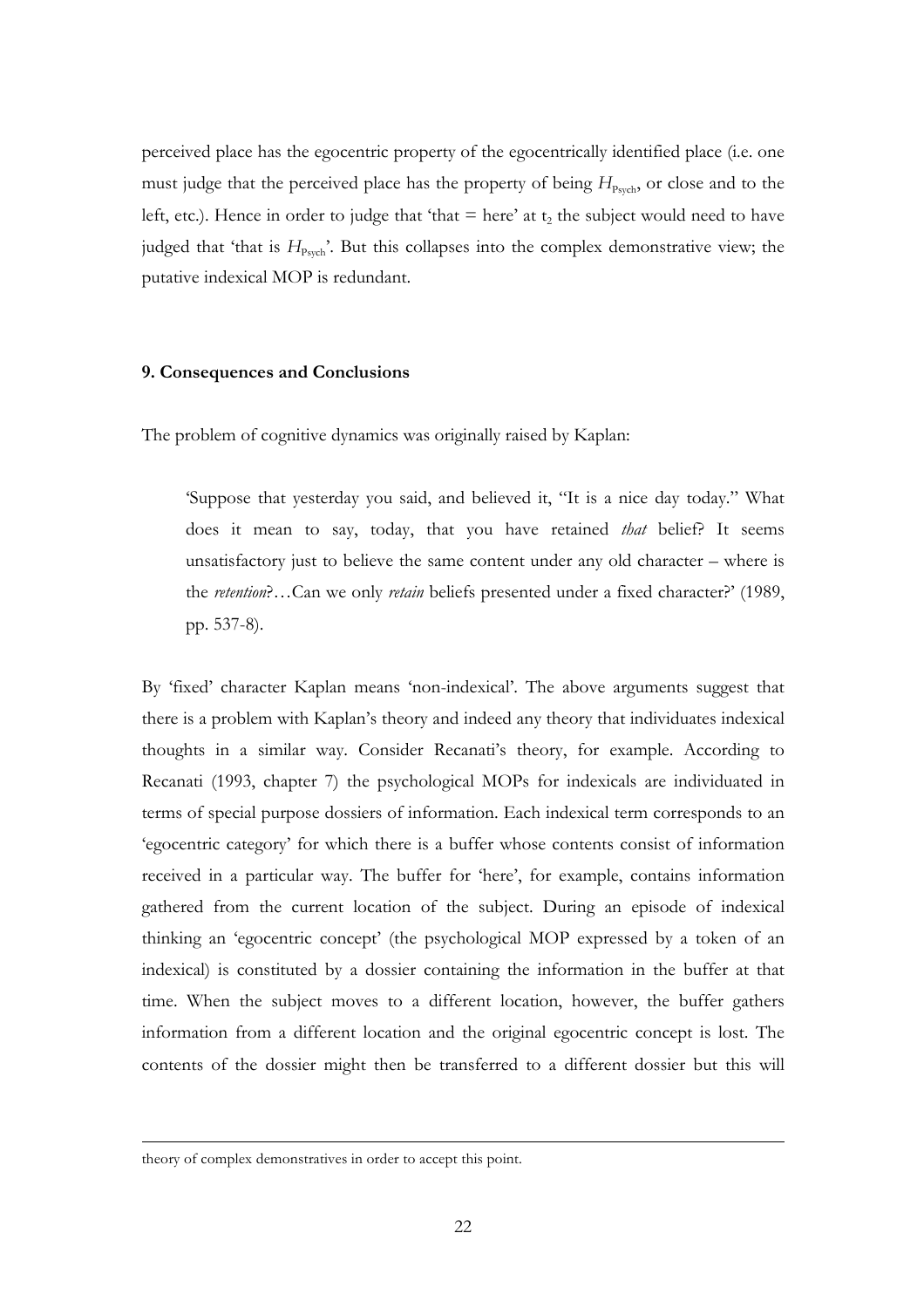correspond to a different MOP. Recanati's view is therefore inconsistent with the dynamic view.

Consequently Recanati's view, along with views expressed by Kaplan, Perry and numerous others, cannot be quite right. Nothing that has been said here implies, however, that there is anything fundamentally wrong with the content/character framework itself or with the general principles of two-dimensional semantics, of which Kaplan's view can be seen as an example. But at the very least an adjustment must be made concerning indexicals (the character of an indexical must be seen as structured, for example).

The dynamic view requires supplementation by an account of singular MOPs that are not individuated in terms of anything that is specific to just one indexical term. There are many possibilities. Someone who thinks of the attitudes purely in terms of a language of thought, for example, can simply say that in a transition between indexicals there is a symbol that is retained while another symbol is exchanged. Alternatively (or perhaps in addition) one might adopt a causal chain theory in which the same causal chain could be traced back through the series of different indexicals. The causal chain could be seen as the primary intension in a two dimensional modal semantics.<sup>21</sup> Before finishing, however, I shall very briefly outline what I think is a more promising account of the singular MOPs involved in indexical thought, though I stress that none of the argument up to this point depends on this account being correct. In my opinion Kaplan made a move in the right direction when discussing names:

'If words are properly individuated, by their world histories rather than by their sound or spelling, a name might almost serve as its own Fregean *Sinn*. The linguistic difference between "Hesperus" and "Phosphorus" - the simple difference between thinking of Venus qua *Hesperus* and thinking of it qua *Phosphorus* - may be all the difference in mode of presentation one needs in order to be able to derive the benefits of sense and denotation theory. Words are undoubtedly denizens of cognition. If, through their history, they also provide the worldly link that determines the referent, then except for serving as content, they

<sup>21</sup> David Chalmers (2002) has suggested (though not endorsed) the possibility of a causal chain acting as the primary intension in a two dimensional theory of the semantics of names.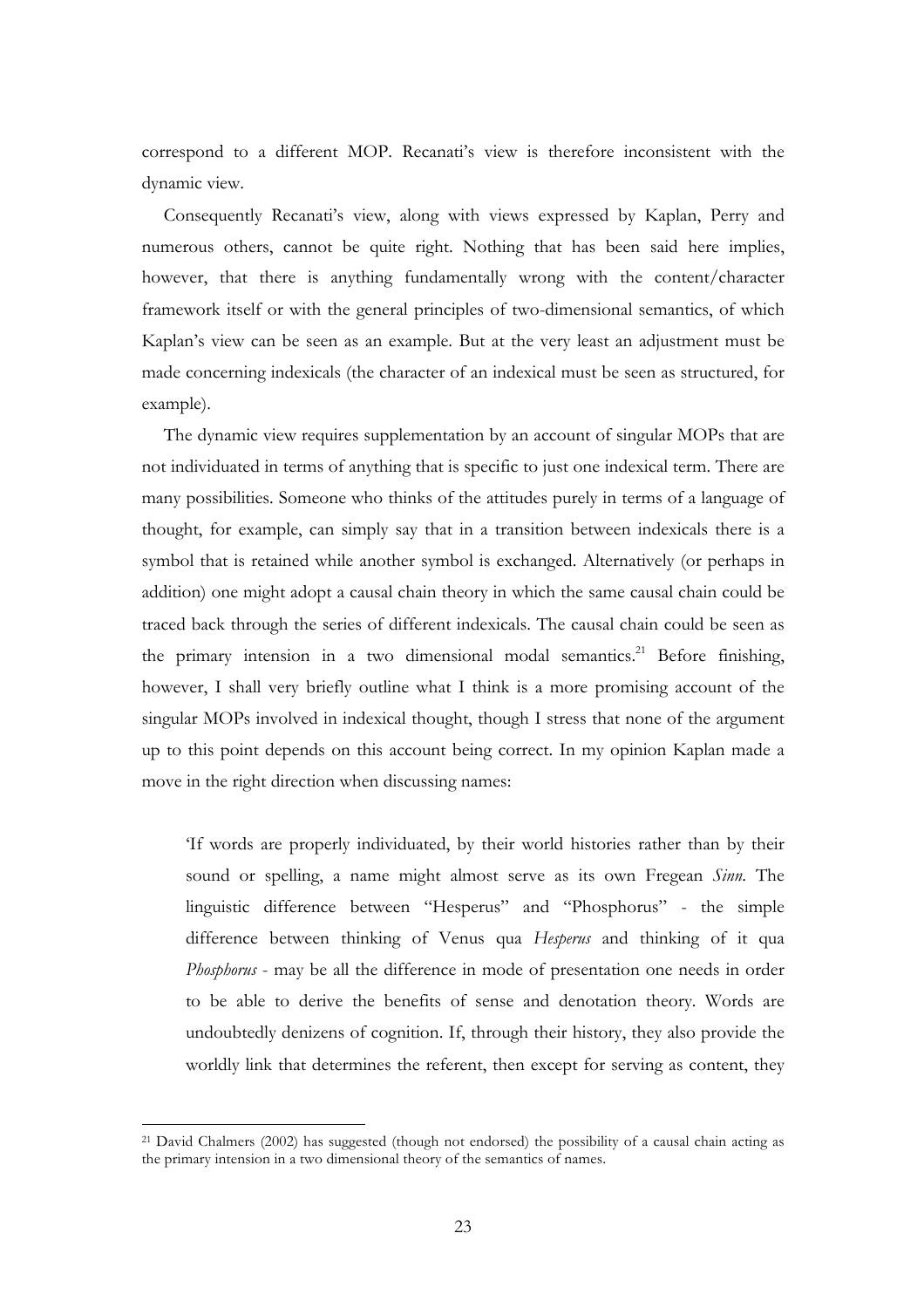do all that Fregean *Sinn* is charged with. But they do it off-the-record, transparently and nondescriptively' (1989a, p. 599).

Kaplan subsequently provided an account of the metaphysics of words in which token utterances and inscriptions are regarded as '*stages* of words, which are the *continuants* made up of these interpersonal stages along with some more mysterious *intra*personal stages' (1990a, p. 98). According to Kaplan the spelling and pronunciation of a word can change over time; what makes it the same word is the intention of the speaker to continue to produce the same word and the intention of each new speaker to utter the word that was uttered to them. A word is created at a spatiotemporal location and can subsequently cease to exist. Propositional attitudes containing names are individuated in relation to the words they contain.

This account will not serve our purposes as it stands because different members of a series of indexicals cannot plausibly be construed as different temporal stages of the same word. Tokens of 'here' and 'there' are manifestly tokens of different words. But perhaps we can think in terms of *concepts* that are not tied to a particular word in a spoken language but are nonetheless individuated in roughly the way that Kaplan thinks words are individuated.<sup>22</sup> In terms of Kaplanian words, one might think of a concept as corresponding to a token of 'that' contained in the analysis of an indexical as a complex demonstrative; but the token is never articulated in speech because of the truncated linguistic expression of an indexical (perhaps something similar would have to be said about other complex demonstratives). When Smith starts thinking indexically about a place, *p*, a new concept is created. This can be thought of in terms of a dossier of information about *p*; the information in the dossier constitutes Smith's set of beliefs about  $p$ . Smith's ability to keep track ensures a stable epistemic relation to  $p$  so that new information added to the dossier normally concerns *p*. The concept is retained through changes of context provided Smith keeps track. If Smith loses track of *p* and has no

<sup>22</sup> There is a point of contact here with Stalnaker's (1999, 2001) 'metasemantic' version of two-dimensional semantics. Stalnaker construes cognitive significance in terms of the *diagonal* proposition: roughly, the proposition that the uttered sentence token is true. It seems to me that if the uttered sentence token is to be individuated (across worlds or times) just in terms of the word tokens that compose it then Stalnaker's proposal will fail to give the right account of cognitive dynamics. But if the proposal were re-expressed in terms of token *thoughts* (composed from concepts individuated as described above rather than words) then Stalnaker's view would be compatible with the view expressed here.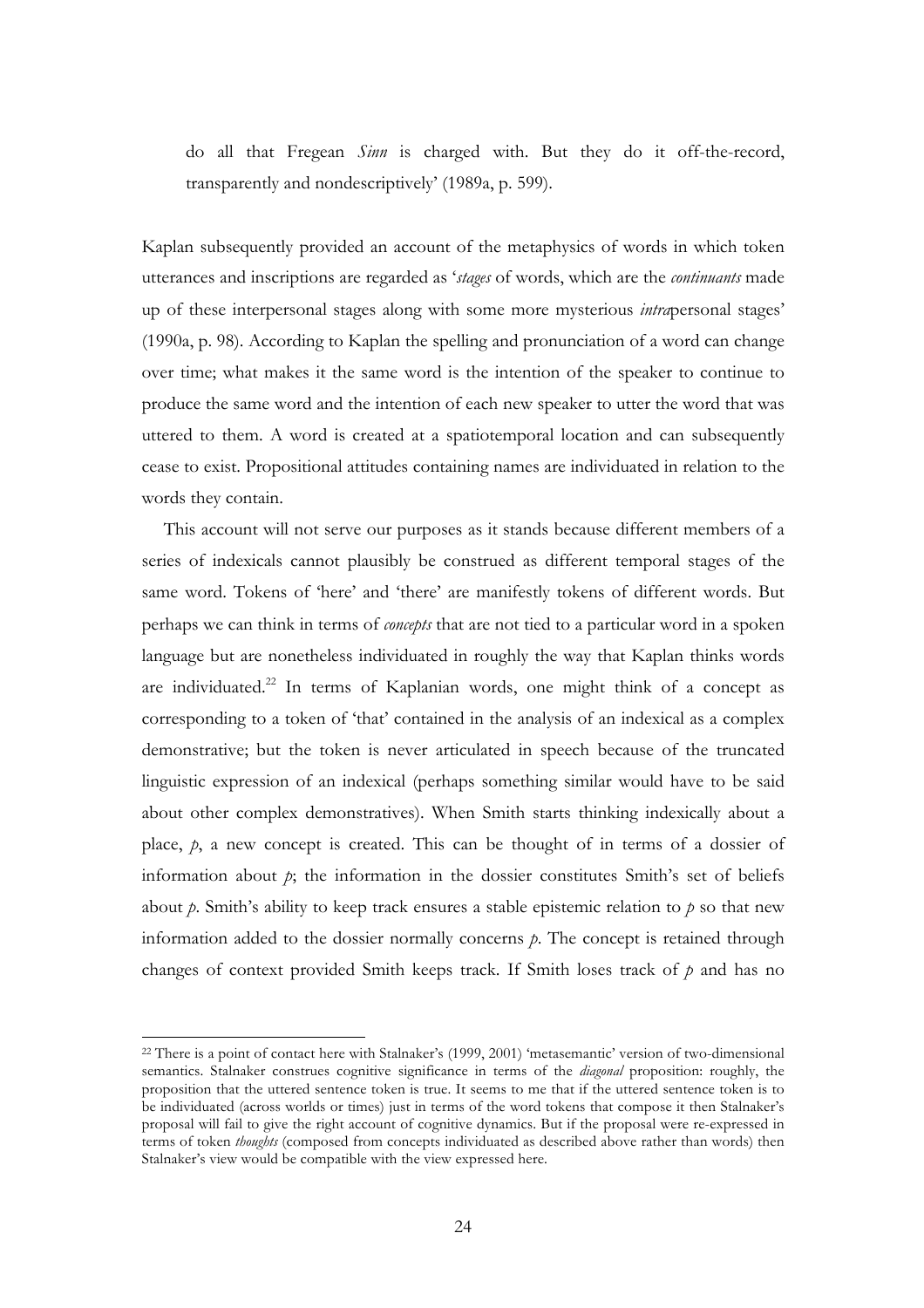backup means of identifying it then the concept is  $\text{lost.}^{23}$  Jones can share Smith's concept provided Jones intends to reproduce Smith's concept; this is analogous to a Kaplanian sharing of words. Jones need not know what a concept is in order do this; just intending to preserve Smith's reference and acknowledging Smith's authority about what the reference is will suffice. Concepts thus construed may seem like suspiciously abstract entities, but they are no more abstract than Kaplan's words and certainly no more abstract than symphonies, poems or philosophical works (which arguably can also be thought of as being created or ceasing to exist at particular times).

> *Department of Logic and Metaphysics University of St Andrews*

#### **References**

 $\overline{a}$ 

Borg, E. 2000: Complex demonstratives. *Philosophical Studies*, 97, 229-49.

- Braun, D. 1994: Structured characters and complex demonstratives. *Philosophical Studies*, 74, 193-219.
- Campbell, J. 1987: Is sense transparent? *Proceedings of the Aristotelian Society*, 88, 273-292.
- Campbell, J. 1993: The role of physical objects in spatial thinking. In N. Eilan, R. McCarthy and B. Brewer (eds), *Spatial Representation*. Oxford: Blackwell, 65-95.
- Campbell, J. 1994: *Past, Space and Self*. Cambridge, MA/London: MIT Press/A Bradford Book.
- Campbell, J. 1998: Joint attention and the first person. In A. O'Hear (ed.), *Current Issues in Philosophy of Mind; Royal Institute of Philosophy Supplement 43*. Cambridge: Cambridge University Press, 123-136.
- Chalmers, D. J. 2002: On sense and intension. In J. Tomberlin (ed.), *Philosophical Perspectives 16: Language and Mind*. Oxford: Blackwell, 135-82.
- Corazza, E. 2002: 'She' and 'He': Politically correct pronouns. *Philosophical Studies*, 111, 173-196.

<sup>23</sup> This view also has similarities with Evans's (1985, pp. 310-1) account of perceptual demonstrative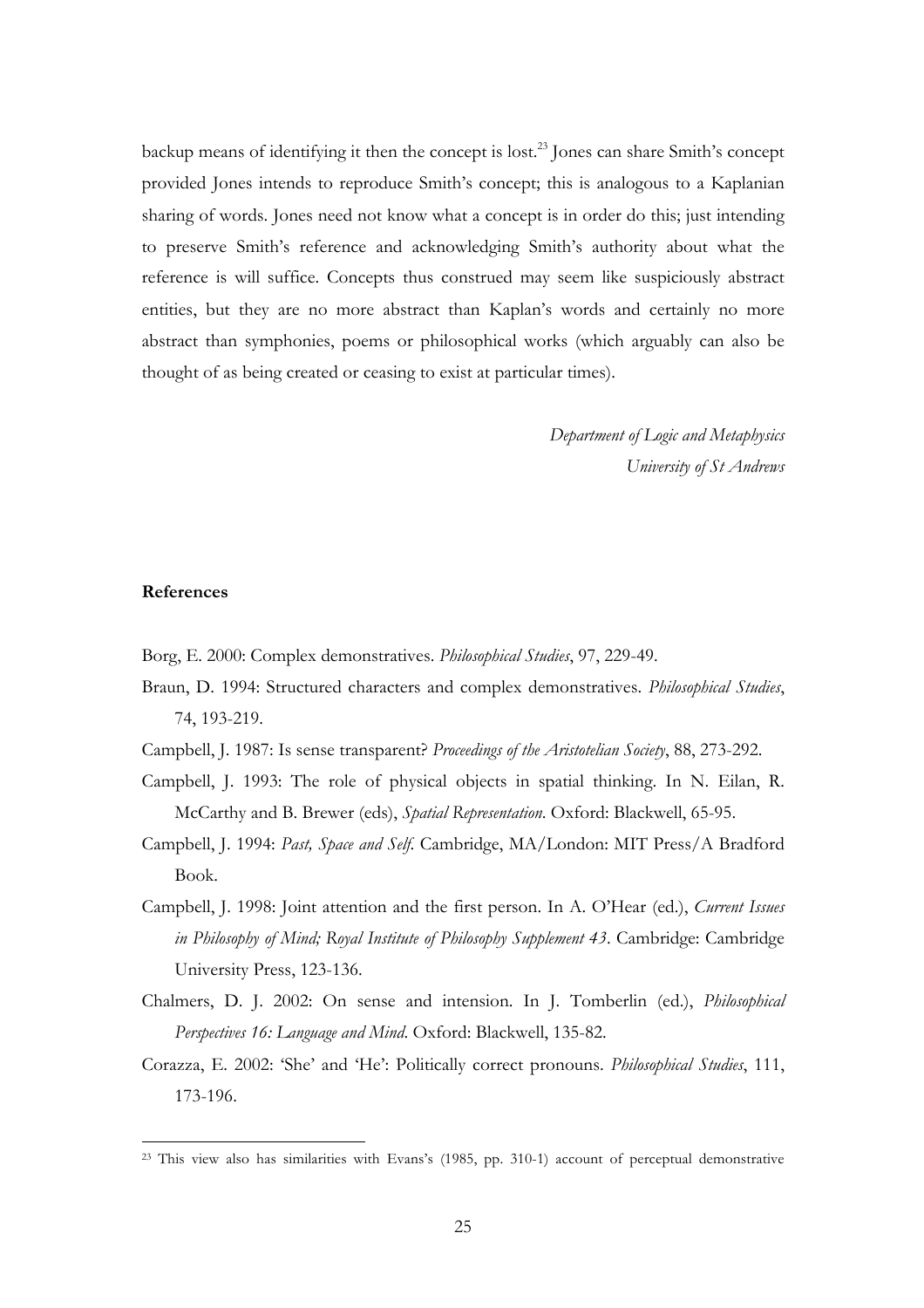- Corlett, J. 1992: The role of vision in the planning and guidance of locomotion through the environment. In L. Proteau and D. Elliott (eds), *Vision and Motor Control*. Elsevier Science, 375-397.
- Davies, M. 1982: Individuation and the semantics of demonstratives. *Journal of Philosophical Logic*, 11, 287-310.
- Dever, J. 2001: Complex demonstratives. *Linguistics and Philosophy*, 24, 271-330.
- Elliott, D. 1987: The influence of walking speed and prior practice on locomotor distance estimation. *Journal of Motor Behavior*, 19, 476-485.
- Evans, G. 1982: *The Varieties of Reference*. Edited by J. McDowell. Oxford: Clarendon Press.
- Evans, G. 1985: Understanding demonstratives. In G. Evans, *Collected Papers*. Oxford: Clarendon Press. Originally in H. Parret and J. Bouveresse (eds) 1981: *Meaning and Understanding*. Berlin/New York: De Gruyter, 280-303.
- Fodor, J. A. 1998: *Concepts: Where Cognitive Science Went Wrong*. Oxford: Oxford University Press.
- Frege, G. 1956: The thought: A logical inquiry. Translated by A. M. and M. Quinton. *Mind*, 65, 289-311.
- Hoerl, C. 1997: Cognitive dynamics: An attempt at changing your mind. In J. Dokic (ed.), *European Review of Philosophy, vol. 2: Cognitive Dynamics*. Stanford, CA: CSLI Publications, 141-158.
- Kaplan, D. 1978: Dthat. In P. Cole (ed.), *Syntax and Semantics*. New York: Academic Press.
- Kaplan, D. 1989: Demonstratives: An essay on the semantics, logic, metaphysics, and epistemology of demonstratives and other indexicals. In J. Almog, J. Perry and H. Wettstein (eds), *Themes from Kaplan*. Oxford: Oxford University Press.
- Kaplan, D. 1989a: Afterthoughts. In J. Almog, J. Perry and H. Wettstein (eds), *Themes from Kaplan*. Oxford: Oxford University Press.
- Kaplan, D. 1990: Words. *Aristotelian Society Supplementary Volume*, 64, 93-119.
- King, J. C. 2001: *Complex Demonstratives: A Quantificational Account*. Cambridge, MA/London: MIT Press/A Bradford Book.

Le Poidevin, R (ed.), 1998: *Questions of Time and Tense*. Oxford: Clarendon Press.

MOPs.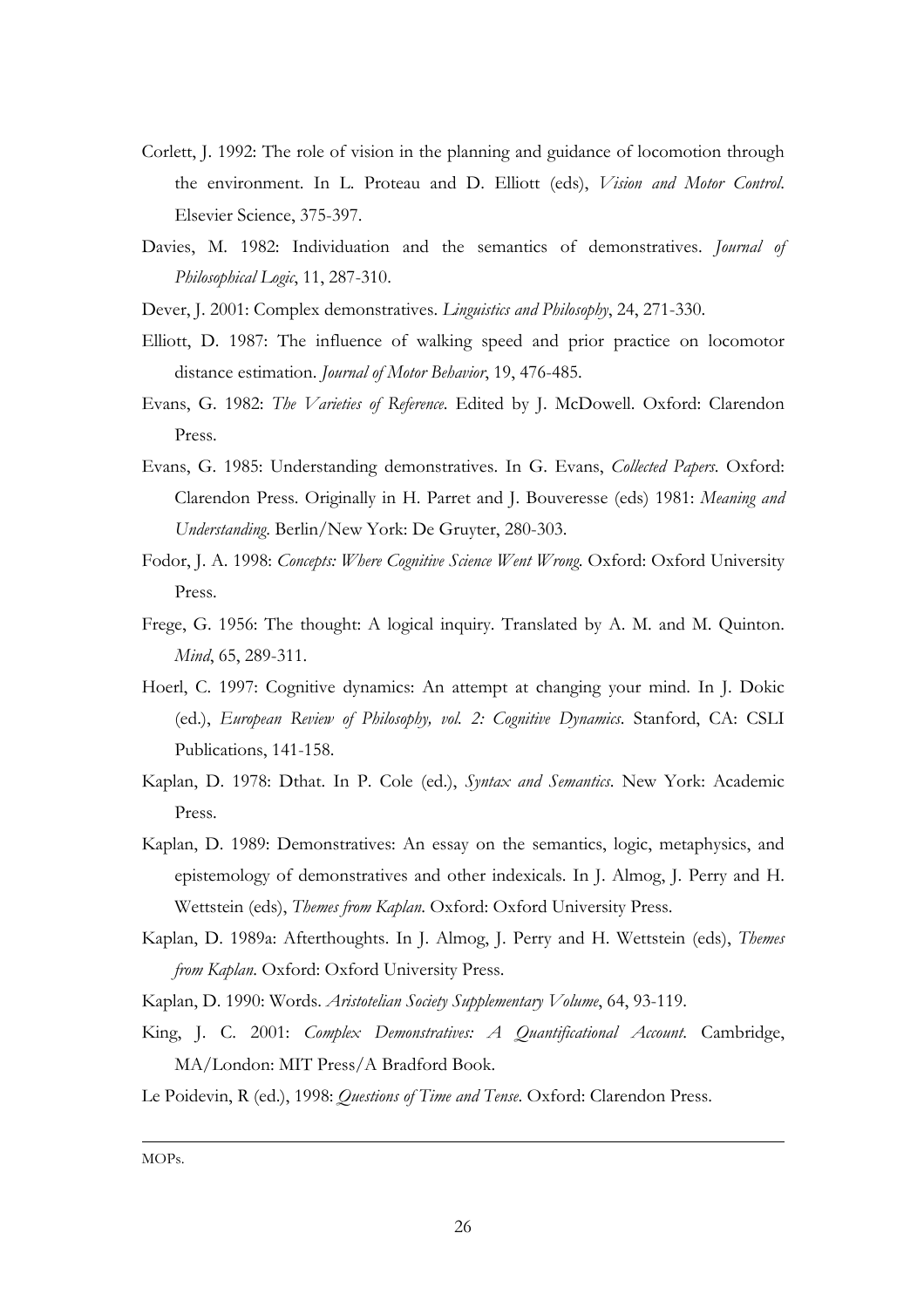- Lepore, E. and Ludwig, K. 2000: The semantics and pragmatics of complex demonstratives. *Mind*, 109, 199-240.
- Lewis, D. 1979: Attitudes *de dicto* and *de se*. *The Philosophical Review*, 88, 513-543.
- Loomis, J. M., Da Silva, J. A., Fujita, N., and Fukusima, S. S. 1992: Visual space perception and visually directed action. *Journal of Experimental Psychology: Human Perception & Performance*, 18, 906-921.
- Luntley, M. 1997: Dynamic thoughts and empty minds. In J. Dokic (ed.), *European Review of Philosophy, vol. 2: Cognitive Dynamics*. Stanford, CA: CSLI Publications, 77-103.
- Luntley, M. 1998: The 'practical turn' and the convergence of traditions. *Philosophical Explorations*, 1, 10-27.
- Luntley, M. 1999: *Contemporary Philosophy of Thought: Truth, World, Content*. Oxford: Blackwell.
- McDowell, J. 1984: *De re* senses. *The Philosophical Quarterly*, 34, 283-294.
- McGinn, C. 1981: The mechanism of reference. *Synthese*, 49, 157-86.
- Mellor, D. H. 1998: *Real Time II*. London/New York: Routledge.
- Oaklander, L. Nathan and Quentin Smith (eds) 1994: *The New Theory of Time*. New Haven and London: Yale University Press.
- Peacocke, C. 1981: Demonstrative thought and psychological explanation. *Synthese*, 49, 187-217.
- Peacocke, C. 1992: *A Study of Concepts*. Cambridge, Mass: MIT Press/A Bradford Book.
- Perry, J. 1977: Frege on demonstratives. *The Philosophical Review*, 86, 474-497. Reprinted in J. Perry 1993: *The Problem of the Essential Indexical and Other Essays*. Oxford: Oxford University Press. Also expanded edition 2000: Stanford, CA: CSLI Publications.
- Perry, J 1979: The problem of the essential indexical. *Noûs*, 13, 3-21. Reprinted in J. Perry 1993: *The Problem of the Essential Indexical and Other Essays*. Oxford: Oxford University Press. Also expanded edition 2000: Stanford, CA: CSLI Publications.
- Perry, J 1986: Thought without representation. Aristotelian Society Supplementary Volume, 60, 137-52. Reprinted in J. Perry 1993: *The Problem of the Essential Indexical and Other Essays*. Oxford: Oxford University Press. Also expanded edition 2000: Stanford, CA: CSLI Publications.
- Perry, J. 1997: Rip van Winkle and other characters. In J. Dokic (ed.), *European Review of Philosophy, vol. 2: Cognitive Dynamics*. Stanford, CA: CSLI Publications, 13-39.